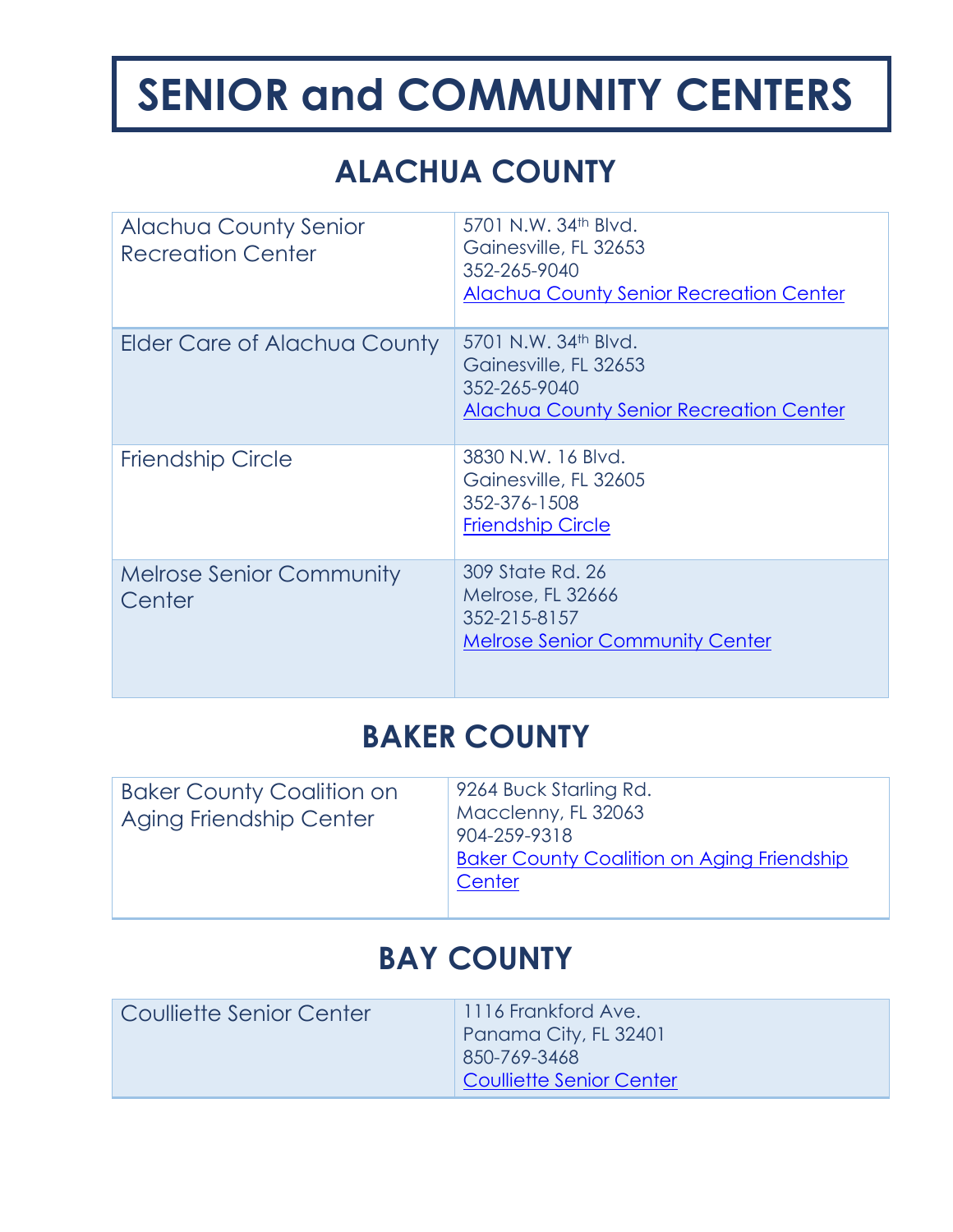| Lynn Haven Senior Center           | 905 Pennsylvania Ave.<br>Lynn Haven, FL 32444<br>850-265-2121<br>Lynn Haven Senior Center                           |
|------------------------------------|---------------------------------------------------------------------------------------------------------------------|
| Panama City Beach Senior<br>Center | 423 Lyndell Lane (Outfield Bldg.)<br>Panama City Beach, FL 32407<br>850-236-5065<br>Panama City Beach Senior Center |

### **BRADFORD COUNTY**

| <b>Bradford County Senior Center</b>                                            | 1805 N. Temple Ave.<br><b>Starke, FL 32091</b><br>904-368-3955<br><b>Bradford County Senior Center</b>    |
|---------------------------------------------------------------------------------|-----------------------------------------------------------------------------------------------------------|
| Suwannee River Economic<br><b>Council Client &amp; Senior Service</b><br>Center | 1210 Andrews Cir.<br><b>Starke, FL 32091</b><br>904-964-6696<br><b>Client &amp; Senior Service Center</b> |

#### **BREVARD COUNTY**

| <b>Brevard County Parks &amp;</b><br>Recreation | 1515 Sarno Rd., #B2<br>Melbourne, FL 32935<br>321-255-4496<br><b>Brevard County Parks &amp; Recreation</b> |
|-------------------------------------------------|------------------------------------------------------------------------------------------------------------|
| <b>Greater Palm Bay Senior</b><br>Center        | 1275 Culver Dr.<br>Palm Bay, FL 32907<br>321-724-1338<br><b>Greater Palm Bay Senior Center</b>             |
| <b>Martin Andersen Senior Center</b>            | 1025 South Florida Ave.<br>Rockledge, FL 32955<br>321-631-7549<br><b>Martin Andersen Senior Center</b>     |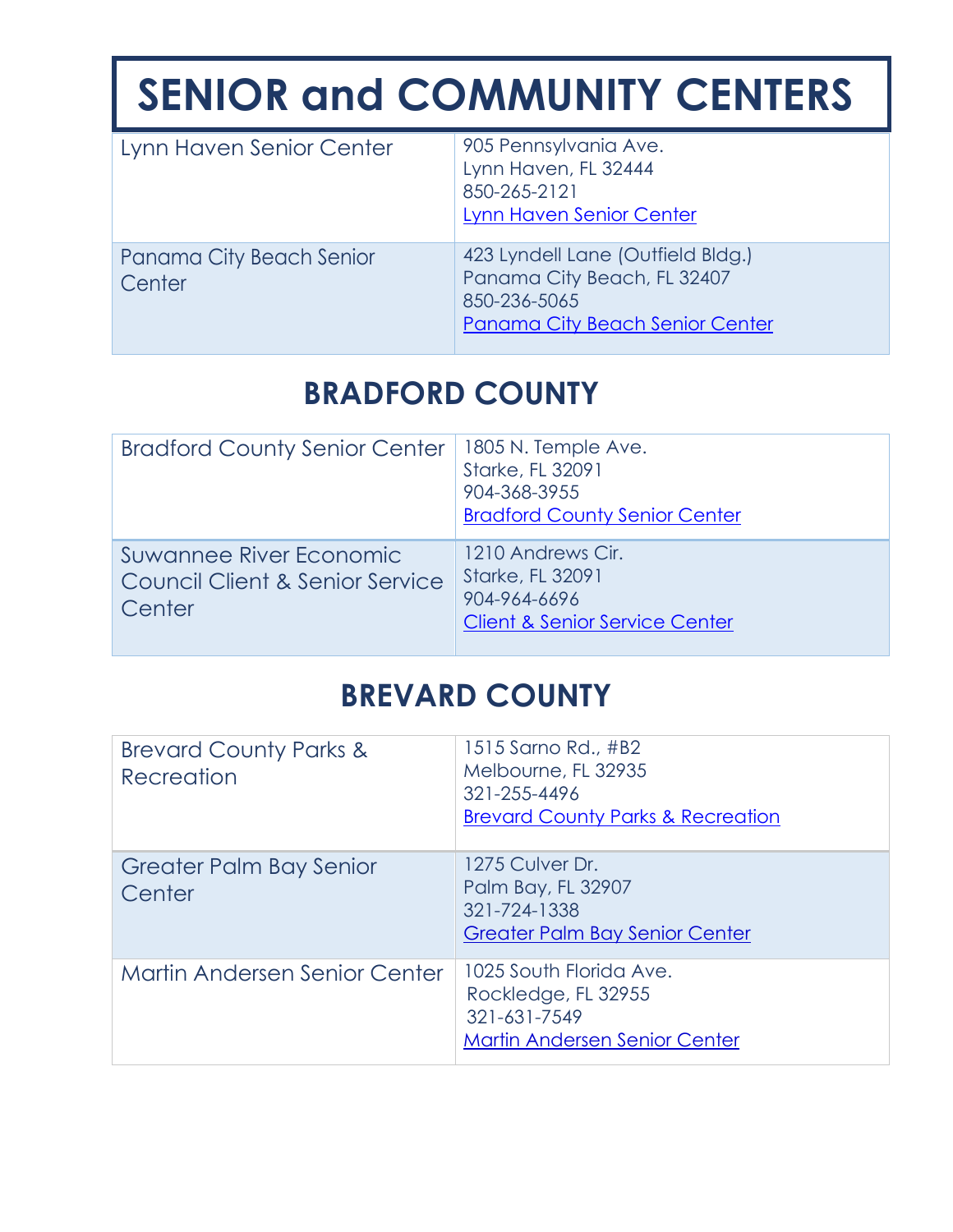| <b>Titusville Adult Social Center</b> | 909 Lane Ave.<br>Titusville, FL 32780<br>321-268-2333<br><b>Adult Social Center</b>          |
|---------------------------------------|----------------------------------------------------------------------------------------------|
| Wickham Park Senior Center            | 2785 Leisure Way<br>Melbourne, FL 32902<br>321-255-4494<br><b>Wickham Park Senior Center</b> |

## **BROWARD COUNTY**

| Austin-Hepburn Senior Mini-<br>Center | 1000 N.W. 8th Ave.<br>Hallandale Beach, FL 33009<br>954-457-1460<br><b>Austin-Hepburn Senior Mini-Center</b> |
|---------------------------------------|--------------------------------------------------------------------------------------------------------------|
| <b>Beach Community Center</b>         | 3351 N.E. 33rd Ave.<br>Ft. Lauderdale, FL 33308<br>954-828-4610<br><b>Beach Community Center</b>             |
| Center for Active Aging               | 227 N.W. 2nd St.<br>Deerfield Beach, FL 33441<br>954-480-4449<br><b>Center for Active Aging</b>              |
| Coconut Creek Senior Center           | 1100 Lyons Rd.<br>Coconut Creek, FL 33063<br>954-545-6693<br><b>Coconut Creek Community Center</b>           |
| Daniel D. Cantor Senior Center        | 5000 North Nob Hill Rd.<br><b>Sunrise, FL 33351</b><br>954-742-2299<br>Daniel D. Cantor Senior Center        |
| Fred Lippman Multipurpose<br>Center   | 2030 Polk St.<br>Hollywood, FL 33020<br>954-921-3408<br><b>Fred Lippman Multipurpose Center</b>              |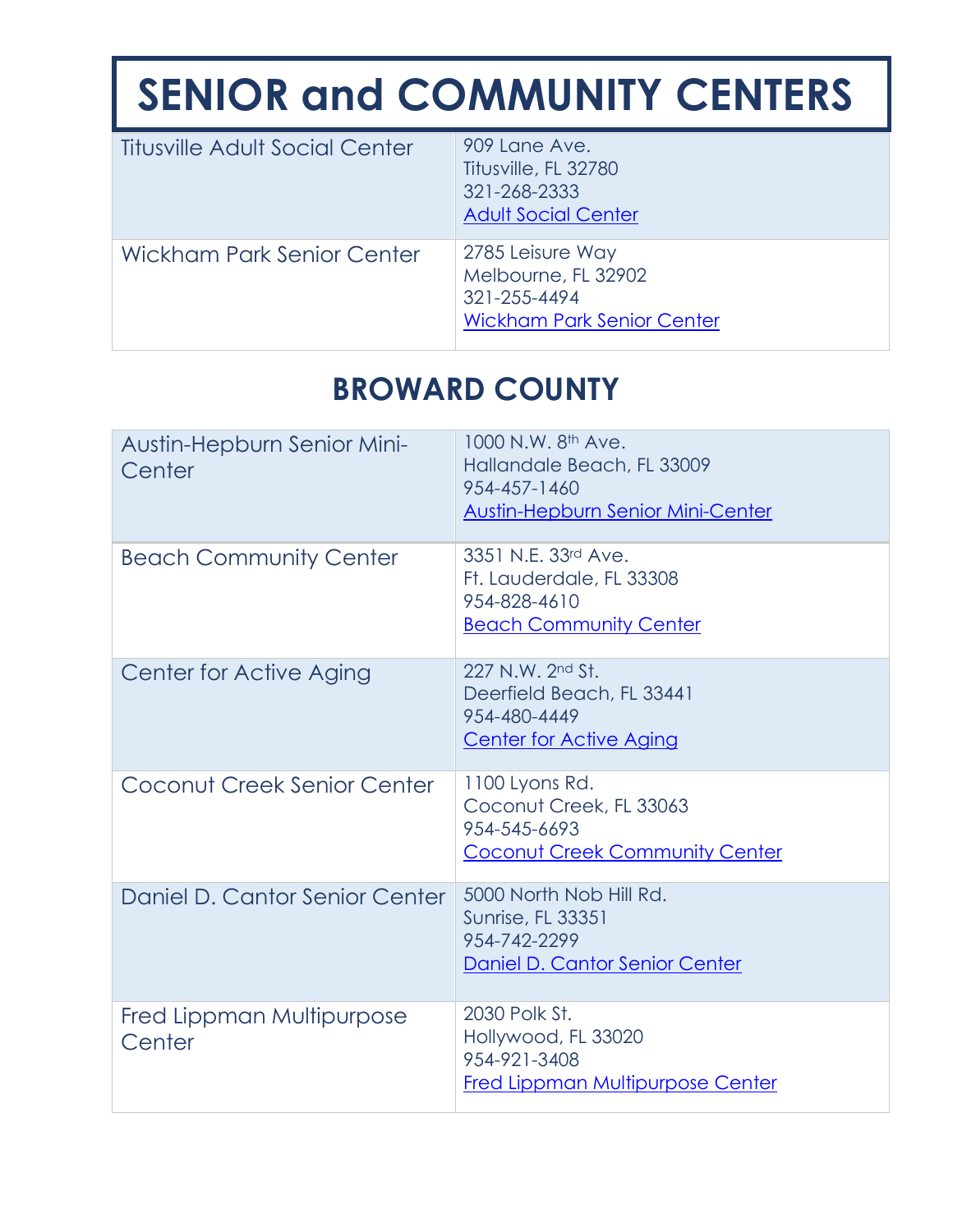| <b>Holiday Park Social Senior</b><br>Center                  | 1150 G. Harold Martin Dr.<br>Ft. Lauderdale, FL 33304<br>954-828-5383<br><b>Holiday Park Social Senior Center</b> |
|--------------------------------------------------------------|-------------------------------------------------------------------------------------------------------------------|
| Jaco Community Center                                        | 1098 N.E. 40 <sup>th</sup> Ct.<br>Oakland Park, FL 33334<br>954-630-4494<br><b>Jaco Community Center</b>          |
| Lauderdale Lakes Senior<br>Center                            | 4340 N.W. 36th St.<br>Lauderdale Lakes, FL 33319<br>954-535-2804<br>Lauderdale Lakes Senior Center                |
| Lauderhill Adult Center at<br><b>Sadkin Community Center</b> | 1176 N.W. 42 <sup>nd</sup> Way<br>Lauderhill, FL 33313<br>954-321-2450<br>Lauderhill Senior Center                |
| Northwest Focal Point Senior<br>Center                       | 6009 N.W. 10th St.<br>Margate, FL 33063<br>954-973-0300<br><b>Northwest Focal Point Senior Center</b>             |
| <b>Posnack Jewish Community</b><br>Center                    | 5850 Pine Island Rd.<br>Davie, FL 33328<br>954-434-0499<br><b>Posnack Jewish Community Center</b>                 |
| South Central Focal Point<br><b>Senior Center</b>            | 2801 S.W. 186th Ave.<br>Miramar, FL 33029<br>954-602-3347<br>South Central Focal Point Senior Center              |
| South East Focal Point Senior<br>Center                      | 6700 Miramar Pkwy.<br>Miramar, FL 33023<br>954-889-2700<br>South East Focal Point Senior Center                   |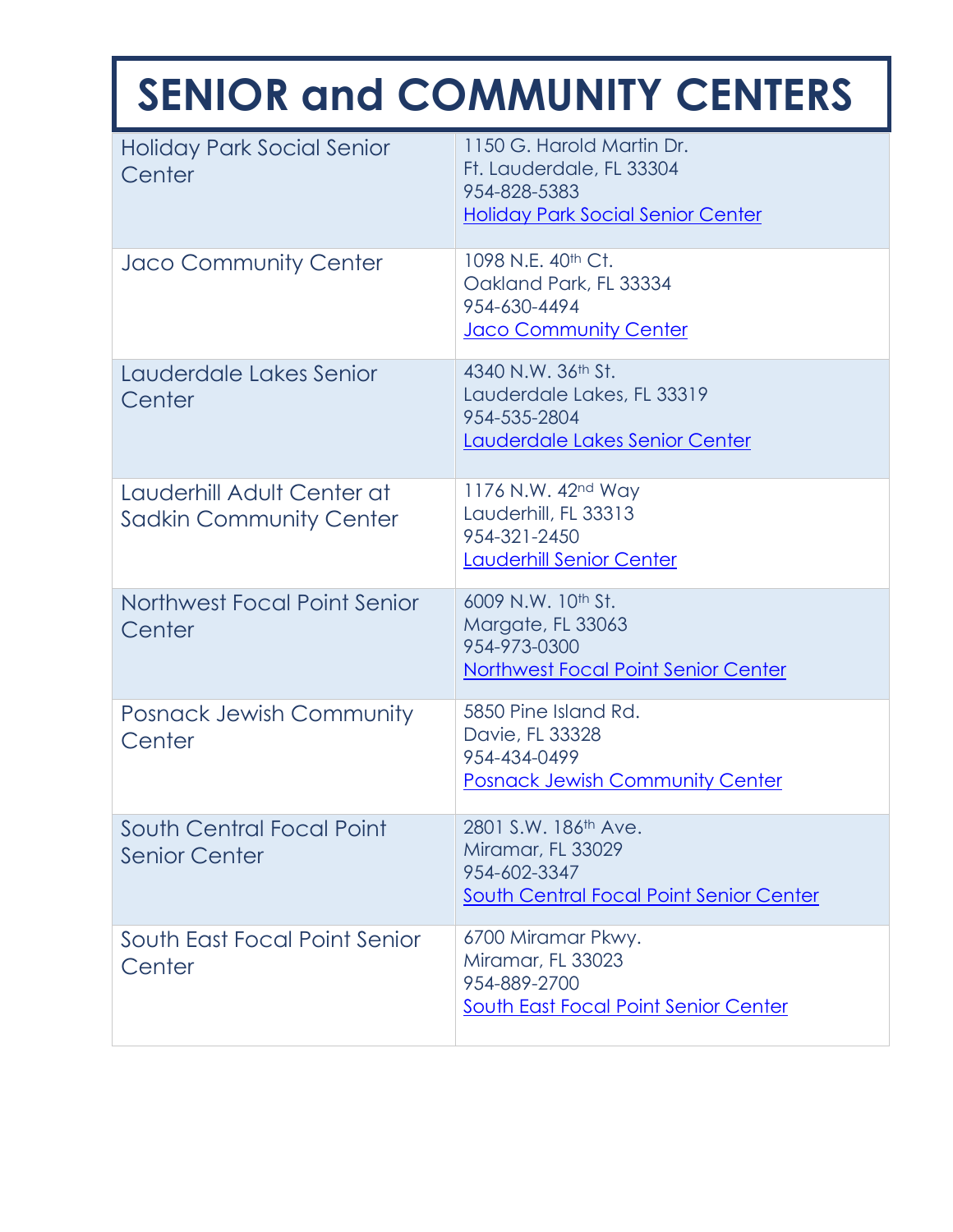| Southwest Focal Point Senior<br>Center                           | 301 N.W. 103rd Ave.<br>Pembroke Pines, FL 33026<br>954-450-6888<br>Southwest Focal Point Senior Center                            |
|------------------------------------------------------------------|-----------------------------------------------------------------------------------------------------------------------------------|
| <b>Sunrise Senior Center</b>                                     | 10650 W. Oakland Park Blvd.<br><b>Sunrise, FL 33351</b><br>954-746-3670<br><b>Sunrise Senior Center</b>                           |
| <b>Sunset Lakes Senior Center</b>                                | 2801 S.W. 186 <sup>th</sup> Ave.<br>Miramar, FL 33029<br>954-602-3347<br>www.ci.miramar.fl.us                                     |
| Sylvia L. Poitier & Theodora S.<br><b>Williams Senior Center</b> | 2185 N.W. 19th St.<br>Ft. Lauderdale, FL 33311<br>954-714-3500<br>Sylvia L. Poitier & Theodora S. Williams Senior<br>Center       |
| Tamarac Senior Program at<br>the Tamarac Community<br>Center     | 8601 W. Commercial Blvd.<br>Tamarac, FL 33351<br>954-597-3620<br>Tamarac Senior Program at the Tamarac<br><b>Community Center</b> |
| The Coral Springs Senior<br>Center at Sartory Hall               | 10150 N.W. 29th St.<br>Coral Springs, FL 33065<br>954-345-2203<br><b>The Coral Springs Senior Center at Sartory Hall</b>          |

#### **CALHOUN COUNTY**

| <b>Calhoun County Senior</b><br><b>Citizens Association Inc.</b> | 16859 N.E. Cayson St.<br>Blountstown, FL 32424<br>850-674-4163<br><b>Calhoun County Senior Citizens Association</b><br>Inc. |
|------------------------------------------------------------------|-----------------------------------------------------------------------------------------------------------------------------|
|------------------------------------------------------------------|-----------------------------------------------------------------------------------------------------------------------------|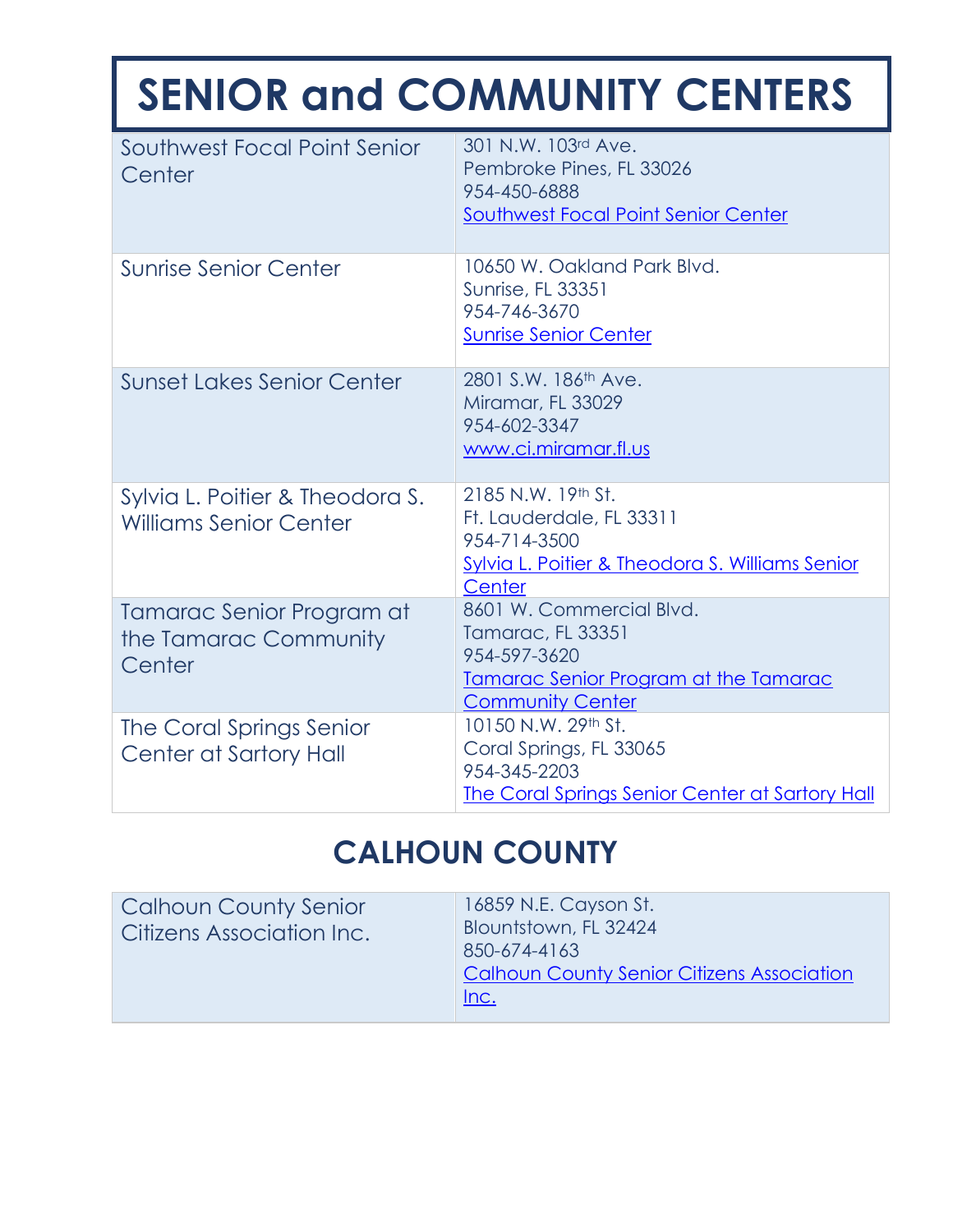## **CHARLOTTE COUNTY**

| Rebecca Neal Owens Center | 27420 Voyageur Dr.               |
|---------------------------|----------------------------------|
|                           | Punta Gorda, FL 33983            |
|                           | 941-255-0723                     |
|                           | <b>Rebecca Neal Owens Center</b> |
|                           |                                  |

### **CITRUS COUNTY**

| <b>Central Citrus Community</b><br>Center | 2804 W. Marc Knighton Ct.<br>Lecanto, FL 34461<br>352-527-5993<br><b>Central Citrus Community Center</b> |
|-------------------------------------------|----------------------------------------------------------------------------------------------------------|
| <b>East Citrus Community Center</b>       | 8807 E. Gulf to Lake Hwy.<br>Inverness, FL 34450<br>352-344-9666<br><b>East Citrus Community Center</b>  |
| <b>Inverness Community Center</b>         | 1081 N. Paul Dr.<br>Inverness, FL 34450<br>352-726-1009<br><b>Inverness Community Center</b>             |
| <b>West Citrus Community Center</b>       | 8940 W. Veterans Dr.<br>Homosassa, FL 34448<br>352-795-3831<br><b>West Citrus Community Center</b>       |

#### **CLAY COUNTY**

| <b>Clayton &amp; Mildred Revels</b><br>Center | 604 Walnut St.<br>Green Cove Springs, FL 32043<br>(904) 284-5977<br><b>Aging True</b> |
|-----------------------------------------------|---------------------------------------------------------------------------------------|
| Orange Park Senior Center                     | 414 Stowe Ave.<br>Orange Park, FL 32073<br>904-269-3520<br><b>Aging True</b>          |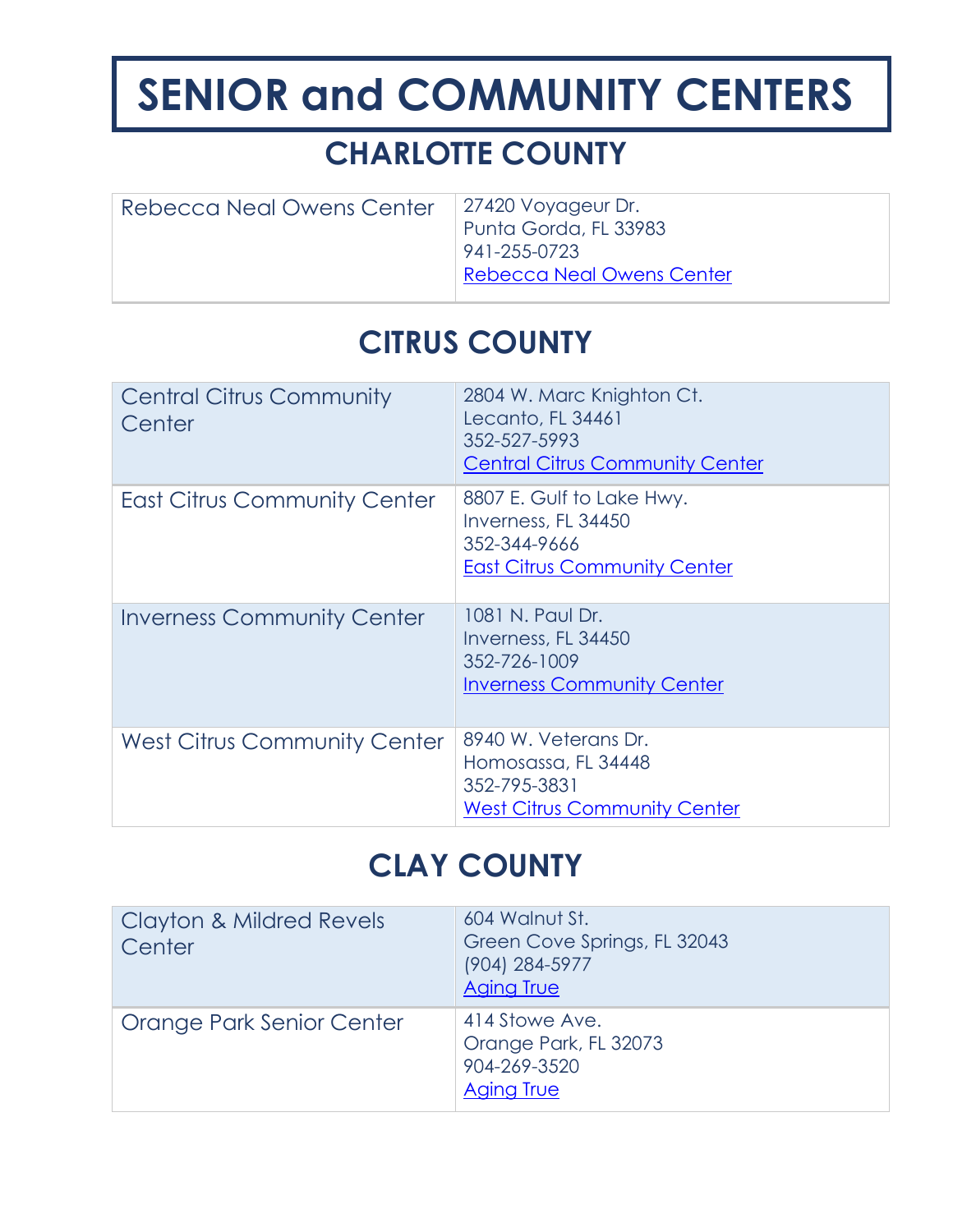| Weigel Senior Center       | 3916 Section St.<br>Middleburg, FL 32068<br>904-269-4731<br><b>Aging True</b>       |
|----------------------------|-------------------------------------------------------------------------------------|
| <b>William Beam Center</b> | 125 Commercial Cir.<br>Keystone Heights, FL 32656<br>$(352)$ 473-7121<br>Aging True |

# **COLLIER COUNTY**

| Golden Gate Senior Center              | 4898 Coronado Pkwy.<br>Naples, FL 34116<br>239-252-4541<br><b>Golden Gate Senior Center</b>   |
|----------------------------------------|-----------------------------------------------------------------------------------------------|
| <b>East Naples Community</b><br>Center | 3500 Thomasson Dr.<br>Naples, FL 34112<br>239-252-4414<br><b>East Naples Community Center</b> |
| Naples Senior Center at JFCS           | 5025 Castello Dr.<br>Naples, FL 34103<br>239-325-4444<br><b>Naples Senior Center</b>          |

#### **COLUMBIA COUNTY**

| Life Style Enrichment Center of<br>Fort White | 18829 Hwy. 47, S.<br>Fort White, FL 32038<br>386-497-1504<br>Life Style Enrichment Center of Fort White  |
|-----------------------------------------------|----------------------------------------------------------------------------------------------------------|
| Life Style Enrichment Center of<br>Lake City  | 628 S.E. Allison Ct.<br>Lake City, FL 32025<br>386-755-0235<br>Life Style Enrichment Center of Lake City |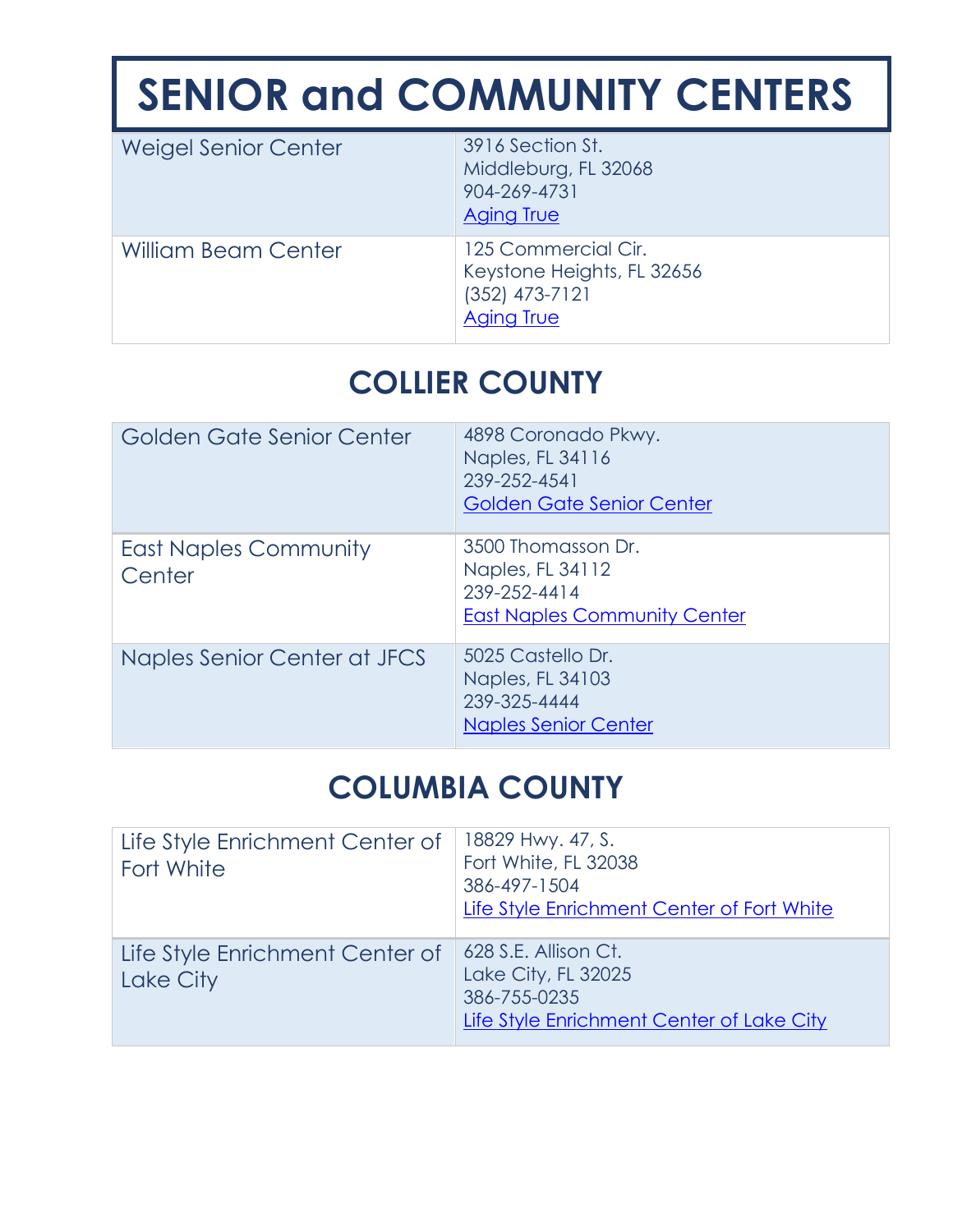## **DESOTO COUNTY**

| Desoto County Friendship | 1 S. Orange Ave.                       |
|--------------------------|----------------------------------------|
| Center                   | Arcadia, FL 34266                      |
|                          | 863-494-5965                           |
|                          | <b>Desoto County Friendship Center</b> |

#### **DIXIE COUNTY**

| Dixie County Senior Service<br>Center | 314 N.E. 255 <sup>th</sup> St.<br>Cross City, FL 32628<br>352-498-5018<br><b>Dixie County Senior Service Center</b> |
|---------------------------------------|---------------------------------------------------------------------------------------------------------------------|
|                                       |                                                                                                                     |

## **DUVAL COUNTY**

| <b>Bennie Furlong Senior Center</b>                      | 281 19th Ave. S.<br>Jacksonville Beach, FL 32250<br>904-241-3796<br><b>Bennie Furlong Senior Center</b>     |
|----------------------------------------------------------|-------------------------------------------------------------------------------------------------------------|
| Charlie Joseph Senior Center                             | 6943 Buffalo Ave.<br>Jacksonville, FL 32208<br>904-768-4762<br><b>Charlie Joseph Senior Center</b>          |
| <b>Clanzel T. Brown Community</b><br>Center              | 4575 Moncrief Rd.<br>Jacksonville, FL 32208<br>904-764-8752<br><b>Clanzel T. Brown Community Center</b>     |
| <b>Frances Padgett Arlington</b><br><b>Senior Center</b> | 1078 Rogero Rd.<br>Jacksonville, FL 32211<br>904-723-6142<br><b>Frances Padgett Arlington Senior Center</b> |
| <b>Hammond Senior Center</b>                             | 3312 W. 12th St.<br>Jacksonville, FL 32254<br>904-786-8554<br><b>Hammond Senior Center</b>                  |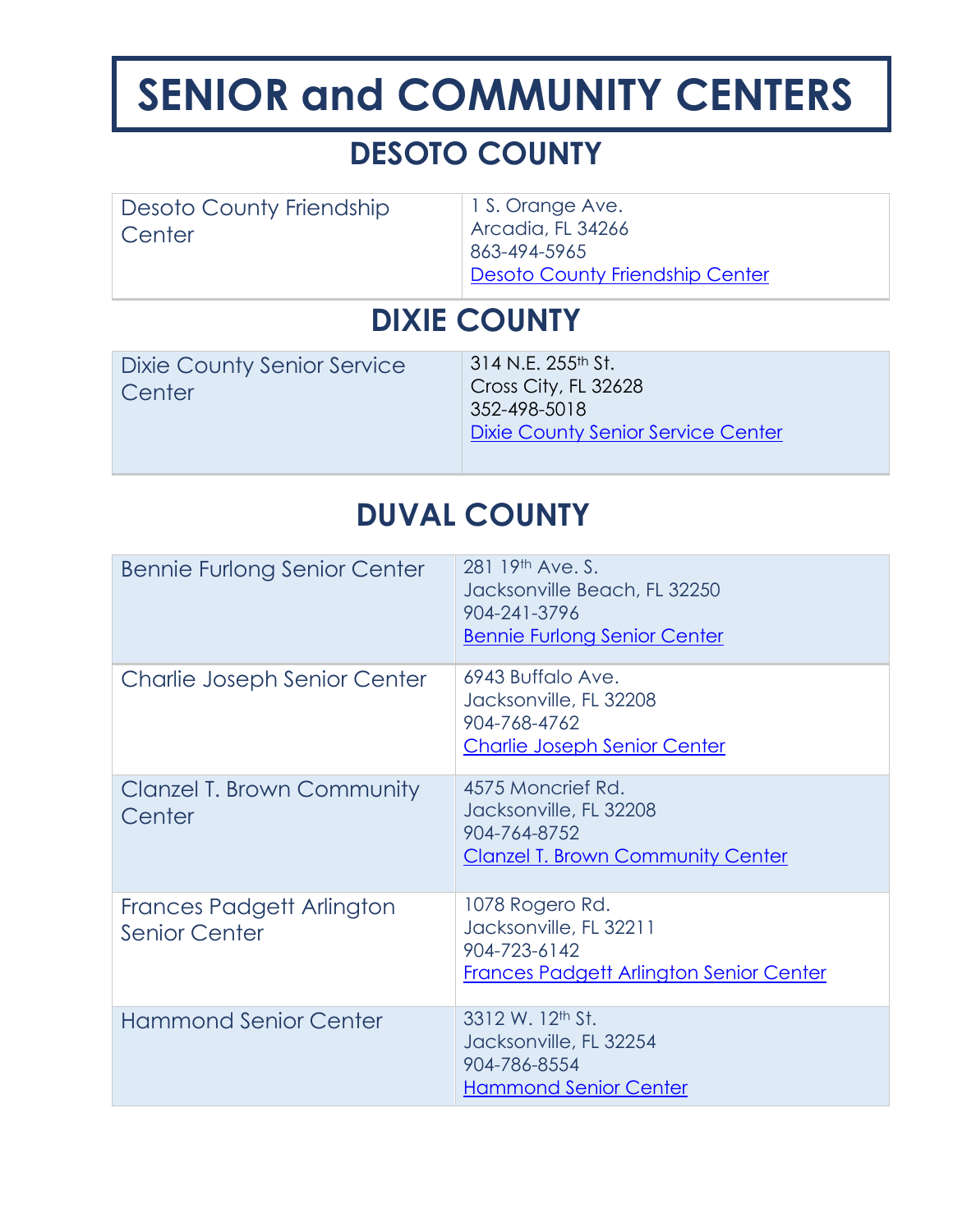| J. S. Johnson Senior Center         | 1112 Jackson St.<br>Jacksonville, FL 32204<br>904-630-0949<br>J. S. Johnson Senior Center         |
|-------------------------------------|---------------------------------------------------------------------------------------------------|
| <b>Jim Fortuna Senior Center</b>    | 11751 McCormick Rd.<br>Jacksonville, FL 32225<br>904-996-0211<br><b>Jim Fortuna Senior Center</b> |
| Lane Wiley Senior Center            | 6710 Wiley Rd.<br>Jacksonville, FL 32210<br>904-783-6589<br>Lane Wiley Senior Center              |
| Leroy Clemons Senior Center         | 55 Jackson Ave.<br>Jacksonville, FL 32220<br>904-693-4918<br>Leroy Clemons Senior Center          |
| Lincoln Villa Senior Center         | 7866 New Kings Rd.<br>Jacksonville, FL 32219<br>904-765-2654<br>Lincoln Villa Senior Center       |
| Longbranch Senior Center            | 4110 Franklin St.<br>Jacksonville, FL 32206<br>904-630-0893<br>Long branch Senior Center          |
| Louis Dinah Senior Center           | 1805 Flag St.<br>Jacksonville, FL 32209<br>904-630-0728<br>Louis Dinah Senior Center              |
| <b>Mandarin Senior Center</b>       | 3848 Hartley Rd.<br>Jacksonville, FL 32257<br>904-262-7309<br><b>Mandarin Senior Center</b>       |
| <b>Mary Singleton Senior Center</b> | 150 E. First St.<br>Jacksonville, FL 32206<br>904-630-0995<br><b>Mary Singleton Senior Center</b> |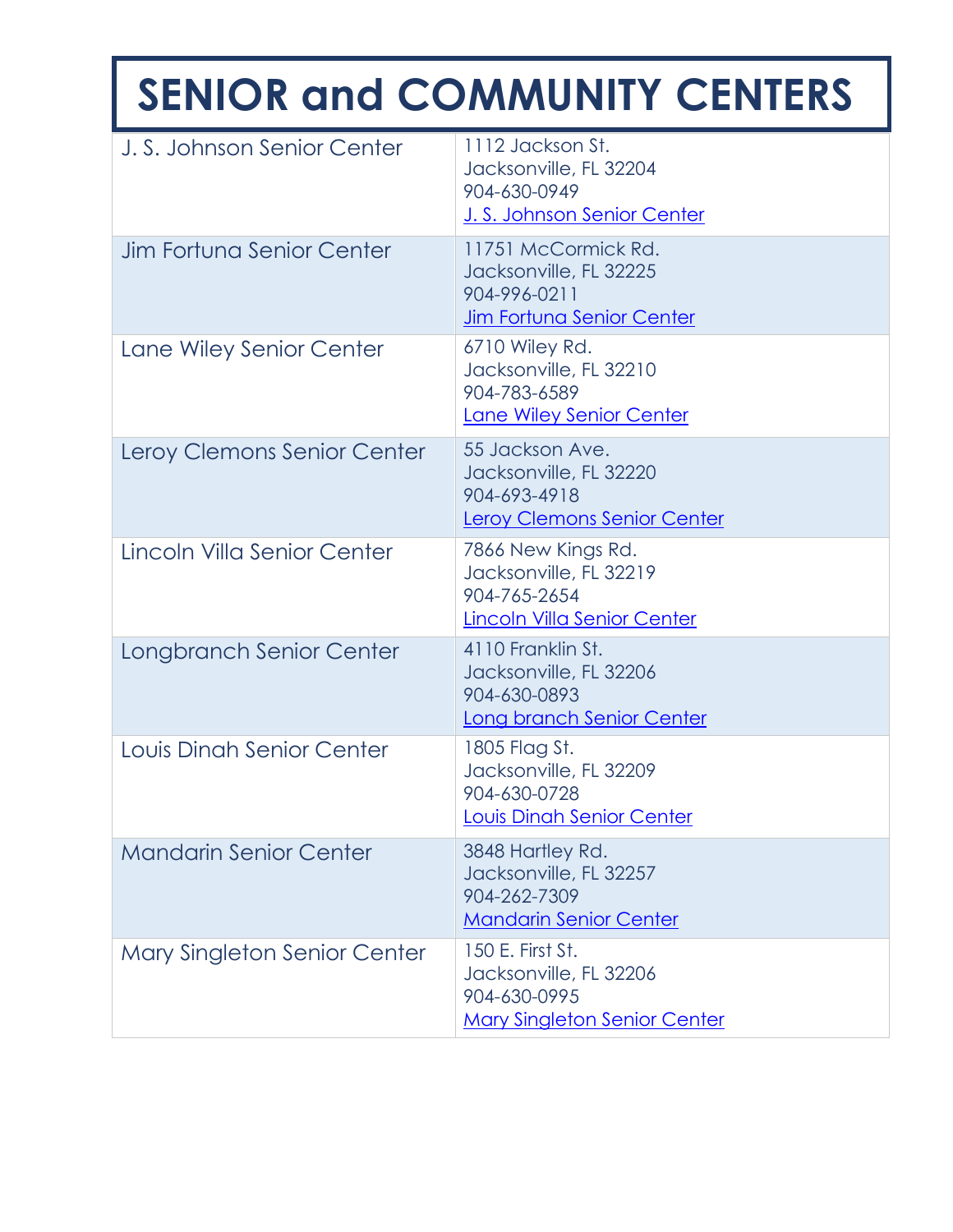| <b>Maxville Senior Center</b>           | 18065 Pennsylvania Ave.<br>Jacksonville, FL 32234<br>904-289-7157<br><b>Maxville Senior Center</b>           |
|-----------------------------------------|--------------------------------------------------------------------------------------------------------------|
| <b>Moncrief Senior Center</b>           | 5713 Teeler Ave.<br>Jacksonville, FL 32208<br>904-764-0330<br><b>Moncrief Senior Center</b>                  |
| Neptune Beach Senior Activity<br>Center | 450 Atlantic Blvd.<br>Neptune Beach, FL 32266<br>904-746-3516<br><b>Neptune Beach Senior Activity Center</b> |
| Oceanway Senior Center                  | 10540 Anders Blvd.<br>Jacksonville, FL 32218<br>904-696-4331<br>Oceanway Senior Center                       |
| <b>Riverview Senior Center</b>          | 9620 Water St.<br>Jacksonville, FL 32208<br>904-765-7511<br><b>Riverview Senior Center</b>                   |
| <b>Wallace Small Senior Center</b>      | 1083 Line St.<br>Jacksonville, FL 32209<br>904-630-0724<br><b>Wallace Small Senior Center</b>                |
| <b>Windy Hill Senior Center</b>         | 10540 Anders Blvd.<br>Jacksonville, FL 32246<br>904-630-0724<br><b>Windy Hill Senior Center</b>              |

### **ESCAMBIA COUNTY**

| <b>Beulah Senior Center</b> | 7425 Woodside Rd.<br>Pensacola, FL 32526<br>850-941-6057 |
|-----------------------------|----------------------------------------------------------|
|                             | <b>Beulah Senior Center</b>                              |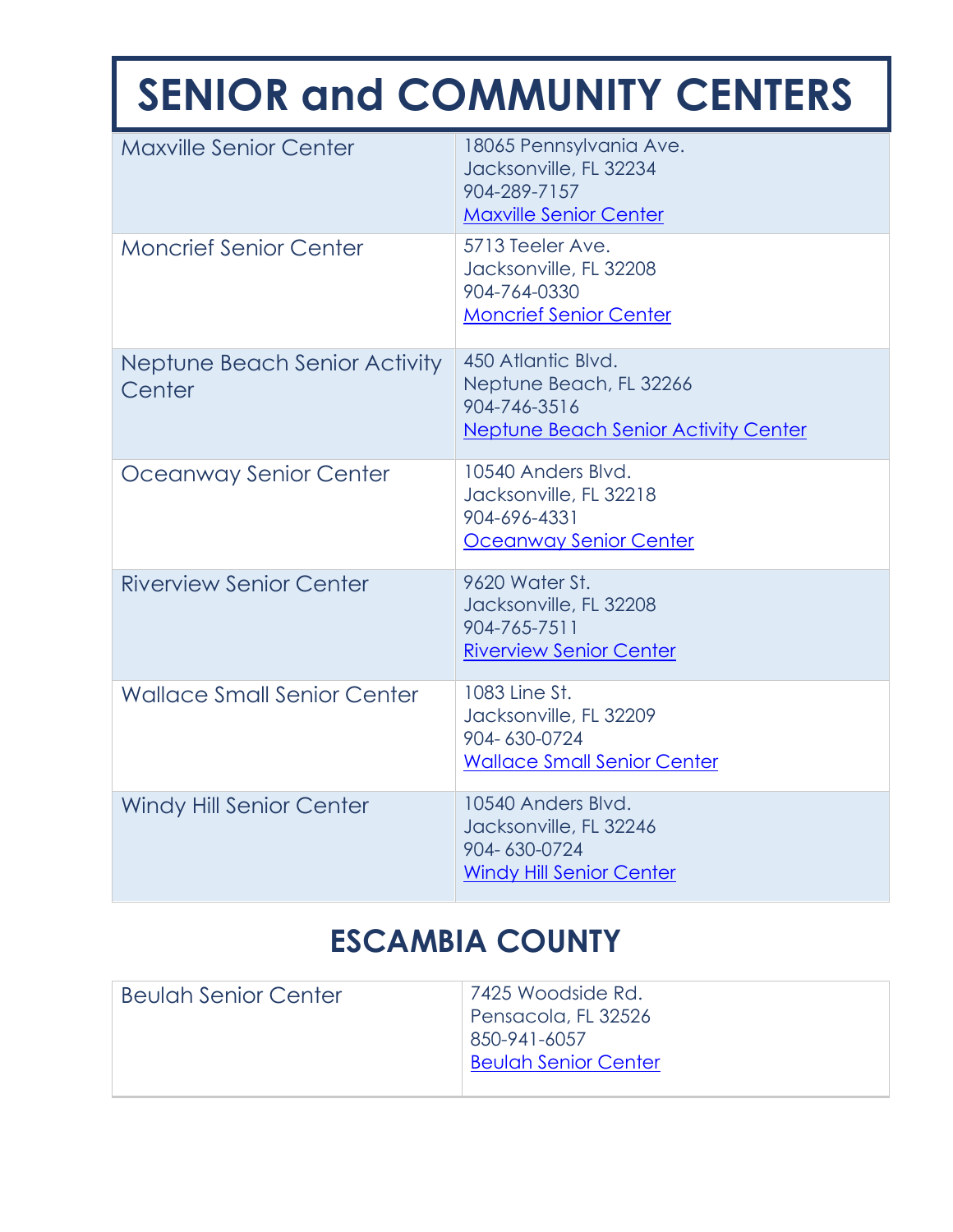| <b>Cantonment Senior Center</b> | 132 Mintz Lane<br>Cantonment, FL 32533<br>850-968-6259<br><b>Cantonment Senior Center</b>         |
|---------------------------------|---------------------------------------------------------------------------------------------------|
| Century Senior Center           | 6025 Industrial Blvd.<br>Century, FL 32535<br>850-256-1012<br><b>Century Senior Center</b>        |
| <b>Wesco Senior Center</b>      | 904 N. 57 <sup>th</sup> Ave.<br>Pensacola, FL 32506<br>850-453-7431<br><b>Wesco Senior Center</b> |

#### **FLAGLER COUNTY**

| George Wickline Senior Center | 800 S. Daytona Ave.<br>Flagler Beach, FL 32136<br>386-517-2435<br><b>George Wickline Senior Center</b> |
|-------------------------------|--------------------------------------------------------------------------------------------------------|
|                               |                                                                                                        |

### **FRANKLIN COUNTY**

| <b>Franklin County Senior Citizens</b><br><b>Council Senior Center</b> | 201 N.W. Ave. F<br>Carrabelle, FL 32322<br>850-697-3760<br><b>Franklin County Senior Citizens Council</b><br><b>Senior Center</b> |
|------------------------------------------------------------------------|-----------------------------------------------------------------------------------------------------------------------------------|
| <b>Holy Family Senior Center</b>                                       | 203 Dr. Frederick Humphries Blvd.<br>Apalachicola, FL 32320<br>850-653-3134<br><b>Holy Family Senior Center</b>                   |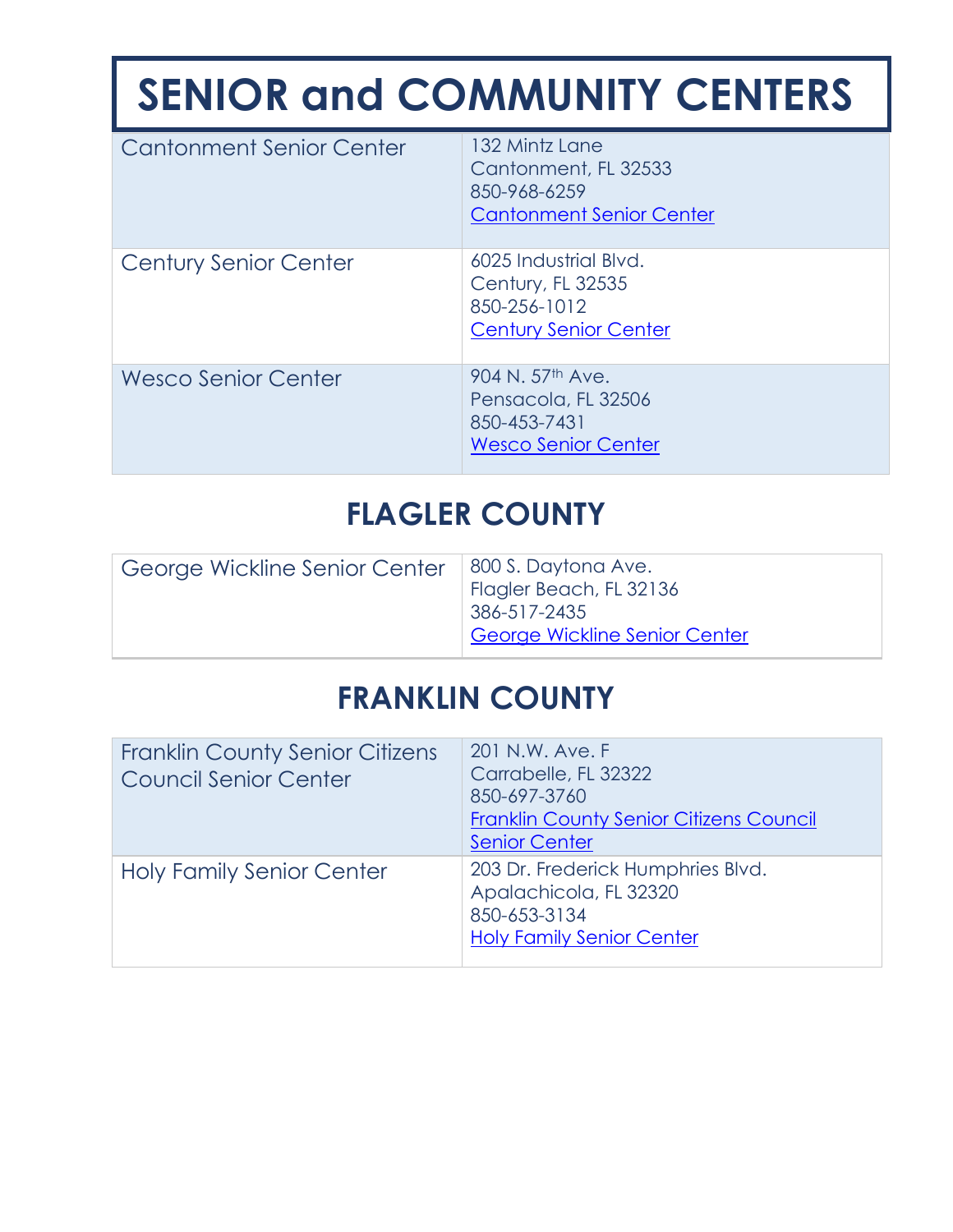## **GADSDEN COUNTY**

| Gadsden Senior Services, Inc.                    | 79 Lasalle Lefall Dr.<br><b>Quincy, FL 32351</b><br>850-627-9758<br><b>Gadsden Senior Services</b> |
|--------------------------------------------------|----------------------------------------------------------------------------------------------------|
| <b>Helen Franks Community</b><br><b>Building</b> | 14833 Main St.<br>Gretna, FL 32332<br>850-856-5257<br><b>Helen Franks Community Building</b>       |

## **GILCHRIST COUNTY**

| <b>Gilchrist County Client</b><br>Senior/Service Center | 1439 S.W. County Rd. 307A<br>Trenton, FL 32693<br>$(352)$ 498-5018<br><b>Gilchrist County Senior Service Center</b> |
|---------------------------------------------------------|---------------------------------------------------------------------------------------------------------------------|
|                                                         |                                                                                                                     |

#### **GLADES COUNTY**

| Hope Connections Senior<br>Center Moore Haven | 200 Second St.<br>Moore Haven, FL 33471<br>863-675-1576<br><b>Hope Connections Senior Center</b> |
|-----------------------------------------------|--------------------------------------------------------------------------------------------------|
|                                               |                                                                                                  |

#### **GULF COUNTY**

| <b>Gulf County Senior Citizens</b><br>Association, Inc. | 120 Library Dr.<br>Port St. Joe, FL 32456<br>850-229-8466 |
|---------------------------------------------------------|-----------------------------------------------------------|
|                                                         | <b>Gulf County Senior Citizens Association</b>            |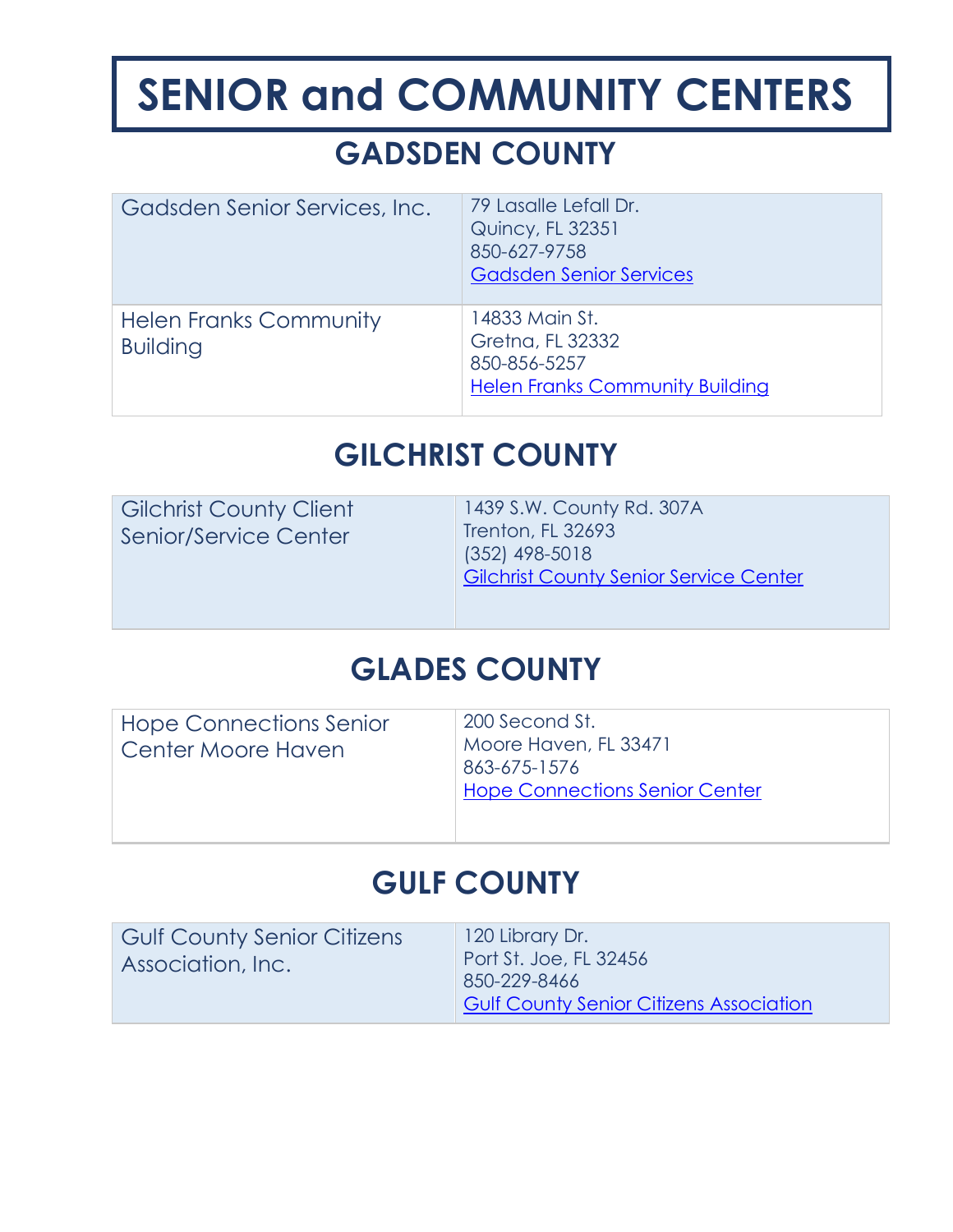## **HAMILTON COUNTY**

Hamilton County Senior **Center** 

1509 Martin Luther King Drive, S.W. Jasper, FL 32052 [Hamilton County Senior Center](http://srecinc.org/service-areas/hamilton-county/)

## **HARDEE COUNTY**

Catheryn McDonald Senior **Center** 

310 N. 8th Ave. Wauchula, FL 33873 863-773-2022 [Catheryn McDonald Senior Center](http://www.nuhopeeldercare.com/blog/congregate-meal-program-sites/)

#### **HENDRY COUNTY**

| <b>Hope Connections Senior</b><br><b>Center-Clewiston</b> | 1200 S.W. C. Owens Ave.<br>Clewiston, FL 33440<br>$(863)$ 675-1576<br><b>Hope Connections Senior Center - Clewiston</b> |
|-----------------------------------------------------------|-------------------------------------------------------------------------------------------------------------------------|
| <b>Hope Connections Senior</b><br>Center-LaBelle          | 475 E. Cowboy Way<br>LaBelle, FL 33935<br>863-675-1576<br>Hope Connections Senior Center-LaBelle                        |

#### **HERNANDO COUNTY**

| <b>Brooksville Enrichment Center</b> | 17222 Hospital Blvd.                 |
|--------------------------------------|--------------------------------------|
|                                      | Medical Arts. Bldg.                  |
|                                      | Ste. 120                             |
|                                      | Brooksville, FL 34601                |
|                                      | 352-544-6022                         |
|                                      | <b>Brooksville Enrichment Center</b> |
|                                      |                                      |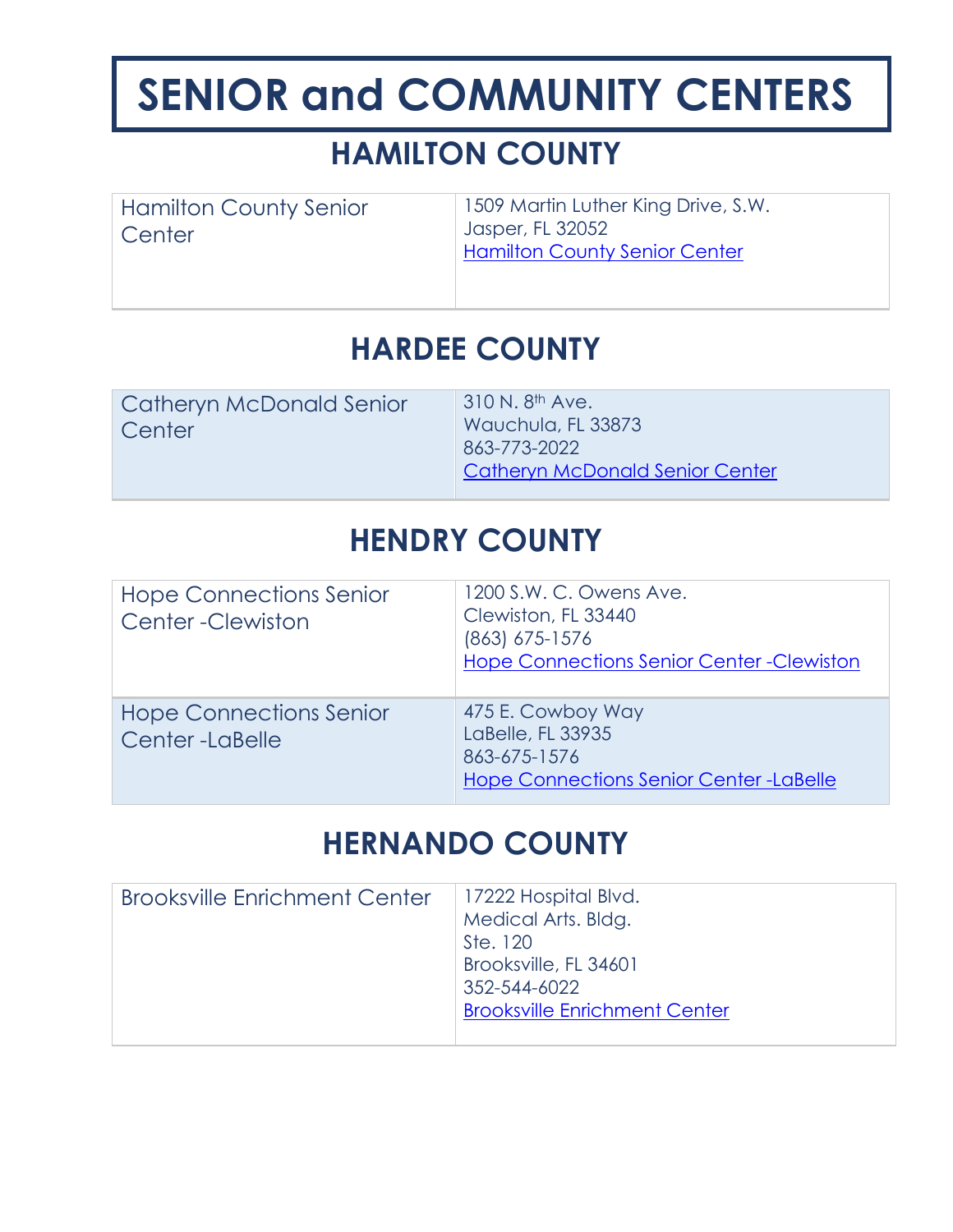| <b>Hernando County Mining</b><br><b>Association Enrichment Center</b> | 800 John Gary Grubbs Blvd.<br>Brooksville, FL 34601<br>352-544-5900<br><b>Hernando County Mining Association</b><br><b>Enrichment Center</b> |
|-----------------------------------------------------------------------|----------------------------------------------------------------------------------------------------------------------------------------------|
| <b>Spring Hill Enrichment Center</b>                                  | 10441 Quality Dr.<br>Spring Hill, FL 34609<br>352-684-7568<br><b>Spring Hill Enrichment Center</b>                                           |

### **HIGHLANDS COUNTY**

| <b>Avon Park Senior Center</b> | 114 E. Main St.<br>Avon Park, FL 33825<br>863-452-1164<br><b>Avon Park Senior Center</b> |
|--------------------------------|------------------------------------------------------------------------------------------|
|                                |                                                                                          |

## **HILLSBOROUGH COUNTY**

| <b>Brandon Senior Center</b>       | 612 N. Parsons Ave.<br>Brandon, FL 33510<br>813-635-8066<br><b>Brandon Senior Center</b>      |
|------------------------------------|-----------------------------------------------------------------------------------------------|
| Life Enrichment Center             | 9704 North Blvd.<br>Tampa, FL 33612<br>813-932-0241<br>Life Enrichment Center                 |
| Lutz Senior Center                 | $112$ N.W. 1st Ave.<br>Lutz, FL 33549<br>813-264-3804<br>Lutz Senior Center                   |
| Oaks at Riverview Senior<br>Center | 101 E. Kirby St.<br>Tampa, FL 33604<br>813-272-6829<br><b>Oaks at Riverview Senior Center</b> |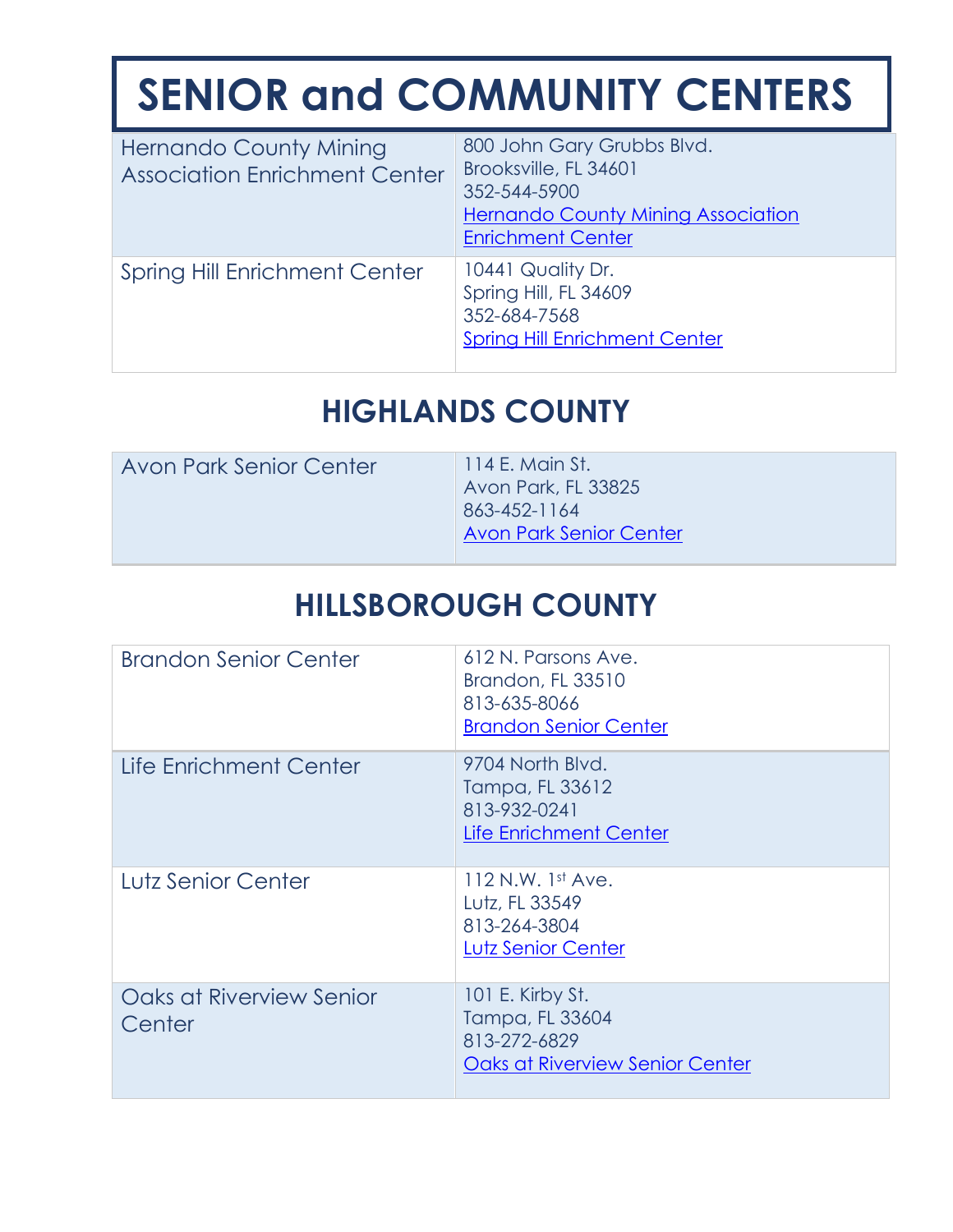| Omar K. Lightfoot Senior<br><b>Recreation Center</b> | 10901 N. 56 <sup>th</sup> St.<br>Temple Terrace, FL 33617<br>813-506-6635<br><b>Omar K. Lightfoot Senior Recreation Center</b> |
|------------------------------------------------------|--------------------------------------------------------------------------------------------------------------------------------|
| Progress Village Senior Dining<br>& Activity Center  | 8701 Progress Blvd.<br>Tampa, FL 33619<br>813-671-7773<br><b>Progress Village Senior Dining &amp; Activity</b><br>Center       |
| <b>Ruskin Senior Center</b>                          | 905 6th St., S.E.<br>Ruskin, FL 33570<br>813-672-1107<br><b>Ruskin Senior Center</b>                                           |
| Town n' Country Senior Center                        | 7606 Paula Dr.<br>Tampa, FL 33615<br>813-873-6336<br><b>Town n' Country Senior Center</b>                                      |
| Wimauma Senior Center                                | 5714 North St.<br>Wimauma, FL 33598<br>813-671-7672<br>Wimauma Senior Center                                                   |

### **HOLMES COUNTY**

| 850-547-2345                          | Holmes County Council on | 210 W. Kansas St. |
|---------------------------------------|--------------------------|-------------------|
| <b>Holmes County Council on Aging</b> | Aging, Inc.              | Bonifay, FL 32425 |

#### **INDIAN RIVER COUNTY**

| <b>Sebastian Community Center</b> | 1805 N. Central Ave.              |
|-----------------------------------|-----------------------------------|
|                                   | Sebastian, FL 32958               |
|                                   | 772-589-1009                      |
|                                   | <b>Sebastian Community Center</b> |
|                                   |                                   |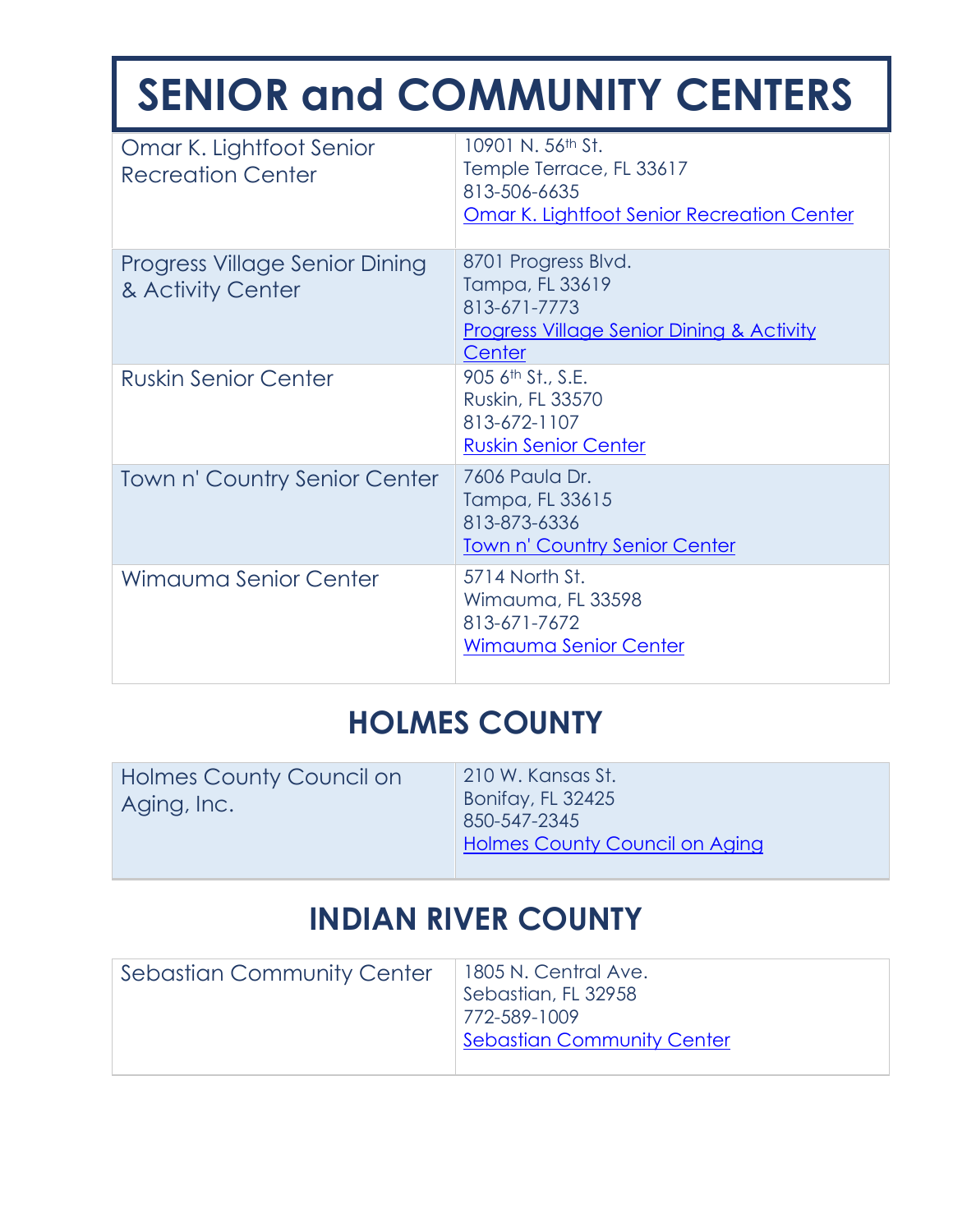## **JACKSON COUNTY**

| <b>Jackson County Senior Citizens</b><br><b>Graceville Senior Center</b> | 5400 Cliff St.<br>Graceville, FL 32440<br>850-263-4650<br><b>Graceville Senior Center</b> |
|--------------------------------------------------------------------------|-------------------------------------------------------------------------------------------|
| <b>Jackson County Senior Citizens</b><br><b>Marianna Senior Center</b>   | 2931 Optimist Dr.<br>Marianna, FL 32446<br>850-482-5028<br><b>Marianna Senior Center</b>  |

#### **JEFFERSON COUNTY**

| Jefferson Senior Citizens<br>Center | 1155 N. Jefferson St.<br>Monticello, FL 32344<br>850-342-0271<br>Jefferson Senior Citizens Center |
|-------------------------------------|---------------------------------------------------------------------------------------------------|
|                                     |                                                                                                   |

#### **LAKE COUNTY**

| James L. Whyche Senior<br>Center  | 142 Mill St.<br>Groveland, FL 32736<br>352-326-3540<br>James L. Whyche Senior Center      |
|-----------------------------------|-------------------------------------------------------------------------------------------|
| Leesburg Senior Center            | 1211 Penn St.<br>Leesburg, FL 34748<br>352-326-3540<br>Leesburg Senior Center             |
| South Lake Presbyterian<br>Church | 131 Chestnut St.<br>Clairmont, FL 34711<br>352-326-3540<br>South Lake Presbyterian Church |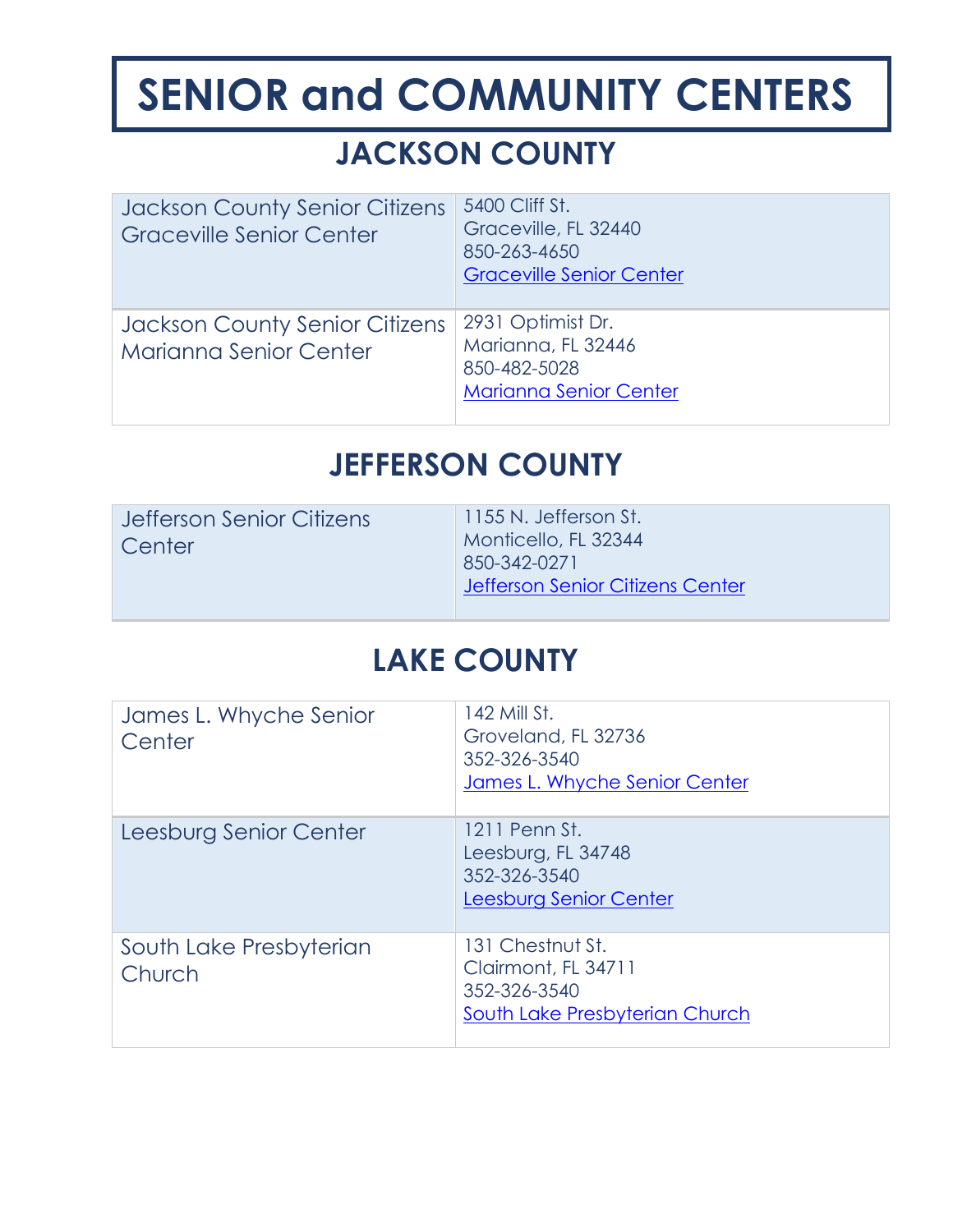| <b>Umatilla Community Center</b> | 17107 Ball Park Rd.<br>Umatilla, FL 32748<br>352-326-3540<br><b>Umatilla Community Center</b>               |
|----------------------------------|-------------------------------------------------------------------------------------------------------------|
| Union Congregational Church      | 302 St. Clair Abrams Ave.<br><b>Tavares, FL 32778</b><br>352-326-3540<br><b>Union Congregational Church</b> |

# **LEE COUNTY**

| Center 4 Life Program at City<br><b>Civic Center</b> | 2401 Library Way<br>Sanibel Island, FL 33957<br>239-472-5743<br>Center 4 Life Program at City Civic Center |
|------------------------------------------------------|------------------------------------------------------------------------------------------------------------|
| Lake Kennedy Center                                  | 400 Santa Barbara Blvd.<br>Cape Coral, FL 33915<br>239-574-0575<br>Lake Kennedy Center                     |
| Lehigh Acres Senior Center                           | 219 Plaza Dr.<br>Lehigh Acres, FL 33936<br>239-369-5355<br>Lehigh Acres Senior Center                      |
| North Fort Myers Recreation<br>Center                | 2000 N. Recreation Pkwy.<br>Fort Myers, FL 33903<br>239-533-7200<br>North Fort Myers Recreation Center     |
| <b>Tony Rotino Center</b>                            | 5817 Driftwood Pkwy.<br>Cape Coral, FL 33904<br>239-574-0807<br><b>Tony Rotino Center</b>                  |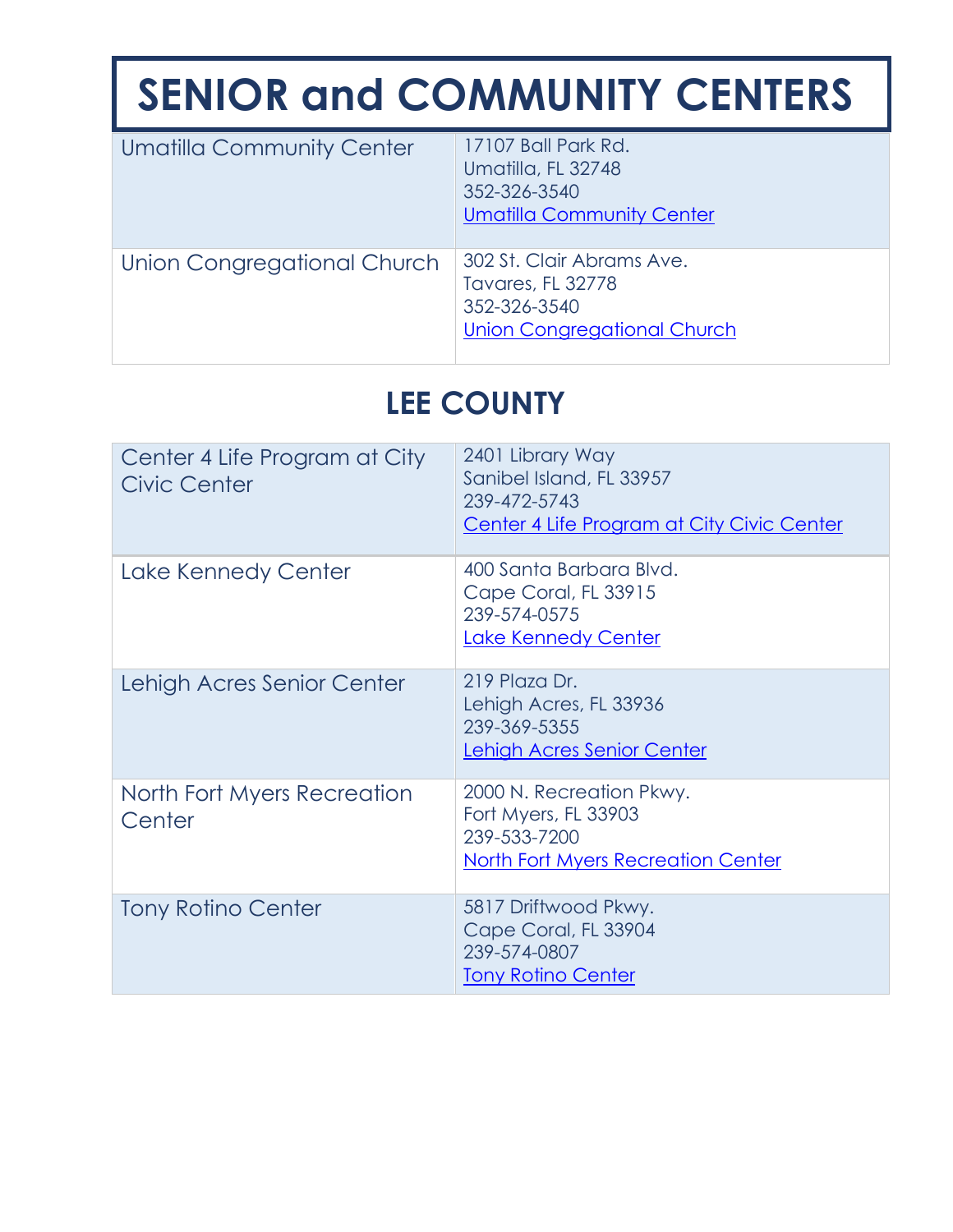# **LEON COUNTY**

| Tallahassee Senior Center | 1400 N. Monroe St.<br>Tallahassee, FL 32303<br>850-891-4000<br><b>Tallahassee Senior Center</b> |
|---------------------------|-------------------------------------------------------------------------------------------------|
|                           |                                                                                                 |

### **LIBERTY COUNTY**

| <b>Liberty County Senior Citizens</b><br>Association, Inc.                | 15629 N.W. County Rd. 12<br><b>Bristol, FL 32321</b><br>850-643-5613<br><b>Liberty County Senior Citizens Association</b> |
|---------------------------------------------------------------------------|---------------------------------------------------------------------------------------------------------------------------|
| Liberty County Senior Citizens<br>Association, Inc. in Franklin<br>County | 302 N.W. Ave. F<br>Carrabelle, FL 32322<br>850-643-5613<br><b>Liberty County Senior Citizens Association</b>              |

#### **MADISON COUNTY**

| Senior Citizens Council of<br><b>Madison County, Inc.</b> | 1161 S.W. Harvey Greene Dr.<br>Madison, FL 32341<br>850-973-4241 |
|-----------------------------------------------------------|------------------------------------------------------------------|
|                                                           | Senior Citizens Council of Madison County, Inc.                  |

### **MARION COUNTY**

| <b>Barbara Gaskins Washington</b><br><b>Adult Activity Center</b> | 210 N.W. 12 <sup>th</sup> Ave.<br>Ocala, FL 34475<br>352-629-8357<br><b>Barbara Gaskins Washington Adult Activity</b><br>Center |
|-------------------------------------------------------------------|---------------------------------------------------------------------------------------------------------------------------------|
| Eighth Avenue Adult Activity<br>Center                            | 828 N.E. 8 <sup>th</sup> Ave.<br>Ocala, FL 34470<br>352-629-8545<br>Eighth Ave. Adult Activity Center                           |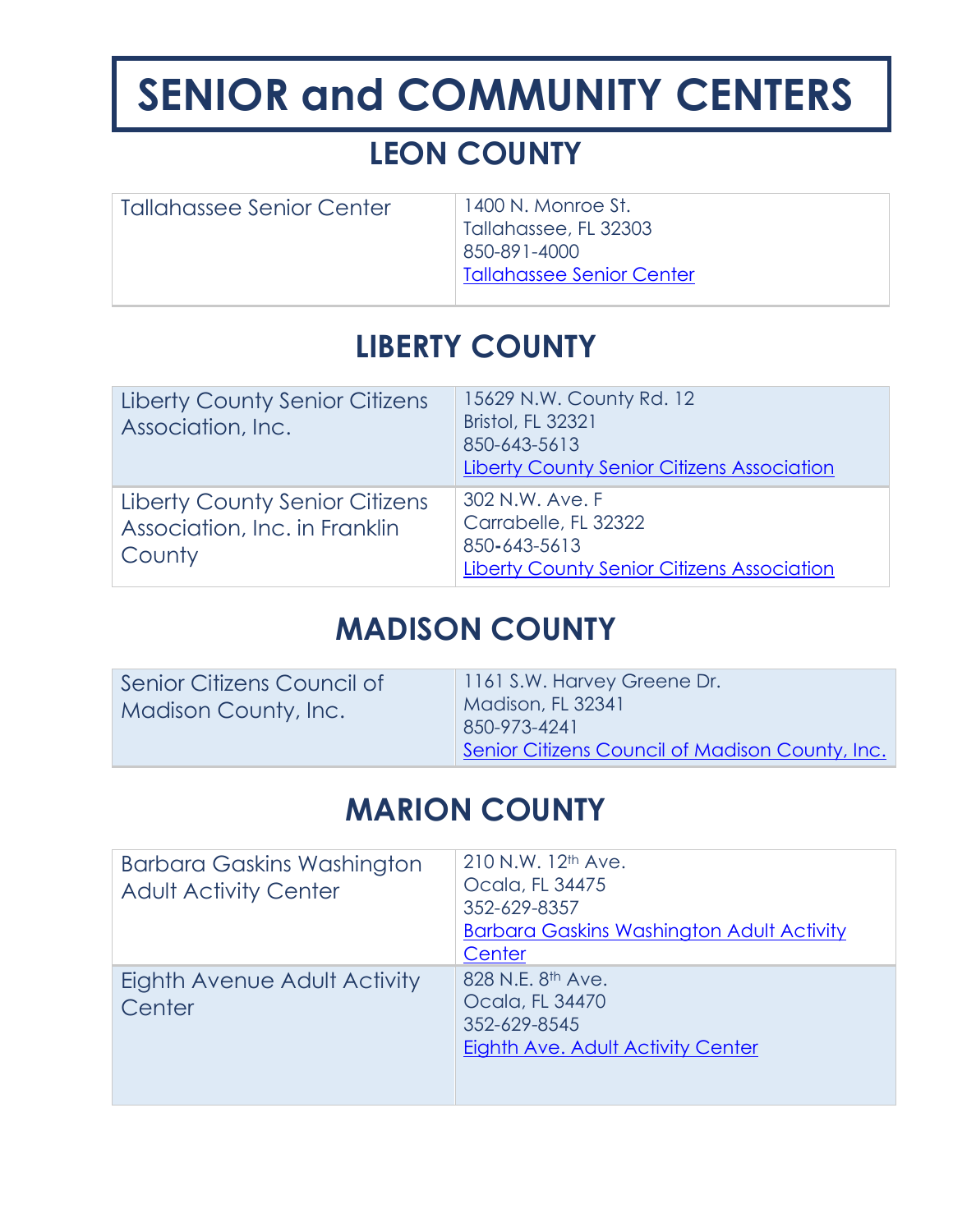Marion Senior Services 1101 S.W. 20<sup>th</sup> Ct.

Ocala, FL 34471 352-620-3501 [Marion Senior Services](http://www.marionseniorservices.org/)

# **MARTIN COUNTY**

| Kane Center             | 900 S.E. Salerno Rd.<br>Stuart, FL 34997<br>772-223-7800<br><b>Kane Center</b>                 |
|-------------------------|------------------------------------------------------------------------------------------------|
| Log Cabin Senior Center | 2369 N. Dixie Hwy.<br>Jensen Beach, FL 34957<br>772-334-2926<br><b>Log Cabin Senior Center</b> |

### **MIAMI-DADE COUNTY**

| <b>Allapattah Community Center</b>                           | 2257 N.W. River Dr.<br>Miami, FL 33125<br>305-633-0466<br><b>Allapattah Community Center</b>                         |
|--------------------------------------------------------------|----------------------------------------------------------------------------------------------------------------------|
| Catholic Community Senior<br>Center/Services for the Elderly | 1505 N.E. 26 <sup>th</sup> St.<br>Wilton Manors, FL 33305<br>305-751-5203<br><b>Catholic Community Senior Center</b> |
| City of Coral Gables Adult<br><b>Activity Center</b>         | 2 Andalusia Ave.<br>Coral Gables, FL 33134<br>305-461-6764<br>City of Coral Gables Adult Activity Center             |
| College Park Senior Center                                   | 10700 S.W. 109 Ct.<br>Miami, FL 33176<br>305-261-6202<br><b>College Park Senior Center</b>                           |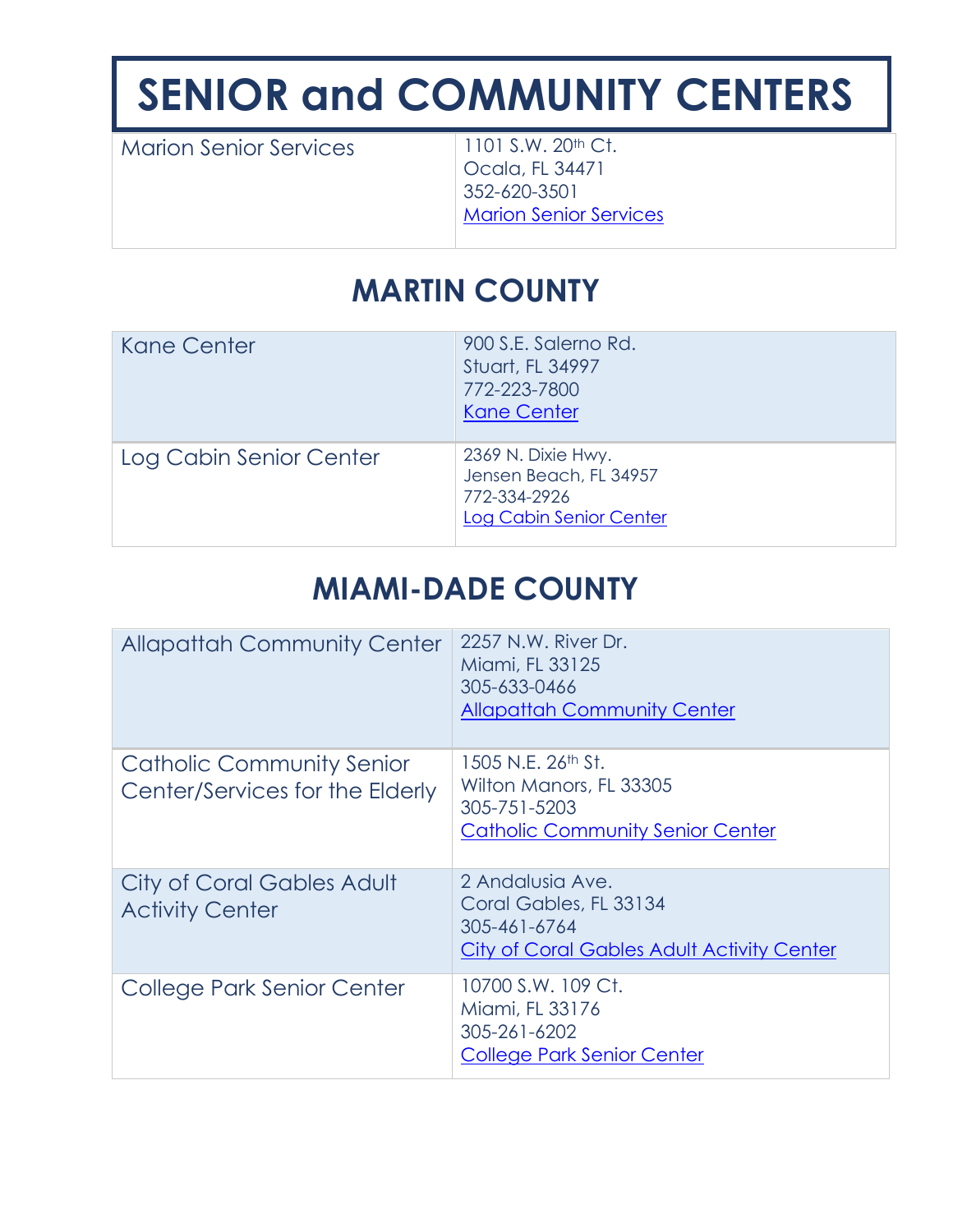| Colonel Harry Zubkoff Center<br>(Formerly Known as Ives Dairy<br><b>Community Center)</b> | 55 NW 199th St.<br>Miami, FL 33169<br>305-770-3137<br><b>Colonel Harry Zubkoff Center</b>                          |
|-------------------------------------------------------------------------------------------|--------------------------------------------------------------------------------------------------------------------|
| <b>Deedco Gardens</b>                                                                     | 105 S.E. 12 Ave.<br>Homestead, FL 33130<br>305-242-8866<br>Deedco Gardens                                          |
| Dr. Armando Badia Senior<br>Center                                                        | 25 Tamiami Blvd.<br>Miami, FL 33144<br>305-261-6202<br>Dr. Armando Badia Senior Center                             |
| <b>Goulds Park Community</b><br>Center (Formerly known as<br>The Isaac A. Withers Center) | 11350 S.W. 216 <sup>th</sup> St.<br><b>Goulds, FL 33177</b><br>305-255-2399<br><b>Goulds Park Community Center</b> |
| <b>Gwen Cherry Park</b>                                                                   | 7090 N.W. 22nd Ave.<br>Miami, FL 33147<br>305-694-4889<br><b>Gwen Cherry Park</b>                                  |
| Haitian American Senior<br>Center                                                         | 5080 Biscayne Blvd.<br>Miami, FL 33137<br>305-758-3561<br><b>Haitian American Senior Center</b>                    |
| The Harry Cain Center -<br>Formerly Known as: Eugenio<br>Maria de Hostos Senior Center    | 490 N.E. 2 <sup>nd</sup> Ave., 3rd Floor<br>Miami, FL 33132<br>305-573-6220<br><b>The Harry Cain Center</b>        |
| <b>Higleah Senior Center</b>                                                              | 900 West 44th Pl.<br>Hialeah, FL 33012<br>305-558-1089<br><b>Hialeah Senior Center</b>                             |
| <b>Jack Orr Senior Center</b>                                                             | 550 N.W. 5th St.<br>Miami, FL 33137<br>305-579-5588<br>Jack Orr Senior Center                                      |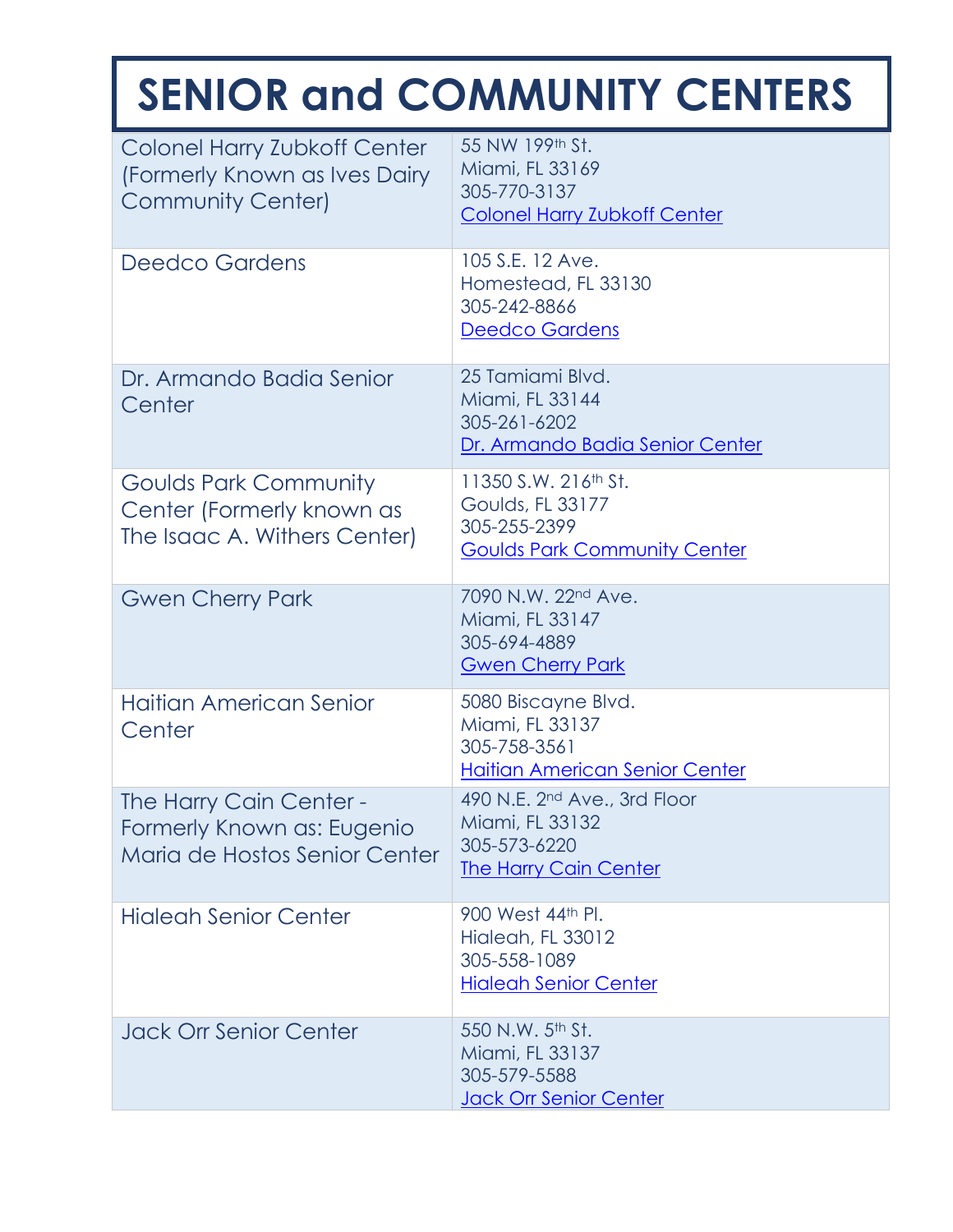| <b>JCS Café</b>                                 | 610 Espanola Way<br>Miami Beach, FL 33139<br>305-673-6060<br>JCS Café                                                  |
|-------------------------------------------------|------------------------------------------------------------------------------------------------------------------------|
| Key Biscayne Community<br>Center                | 10 Village Green Way<br>Key Biscayne, FL 33149<br>305-365-8953<br><b>Key Biscayne Community Center</b>                 |
| Leonard Batz Center                             | 150 N.E. 69th St.<br>Miami, FL 33138<br>305-514-6000<br>Leonard Batz Center                                            |
| <b>Metropolitan Senior Center</b>               | 1407 N.W. 7th St.<br>Miami, FL 33125<br>305-649-5311<br><b>Metropolitan Senior Center</b>                              |
| Miami Gardens Senior Focal<br>Point             | 16405 N.W. 25 <sup>th</sup> Ave.<br>Miami Gardens, FL 33054<br>305-628-4354<br><b>Miami Gardens Senior Focal Point</b> |
| Miami Springs Senior Center                     | 343 Payne Dr.<br>Miami Springs, FL 33166<br>305-805-5160<br><b>Miami Springs Senior Center</b>                         |
| Mildred & Claude Pepper<br><b>Senior Center</b> | 2350 N.W. 54th St.<br>Miami, FL 33142<br>305-552-1319<br>Mildred & Claude Pepper Senior Center                         |
| <b>Millennium Senior Center</b>                 | 14611 S.W. 42 <sup>nd</sup> St.<br>Miami, FL 33174<br>305-264-6202<br><b>Millennium Senior Center</b>                  |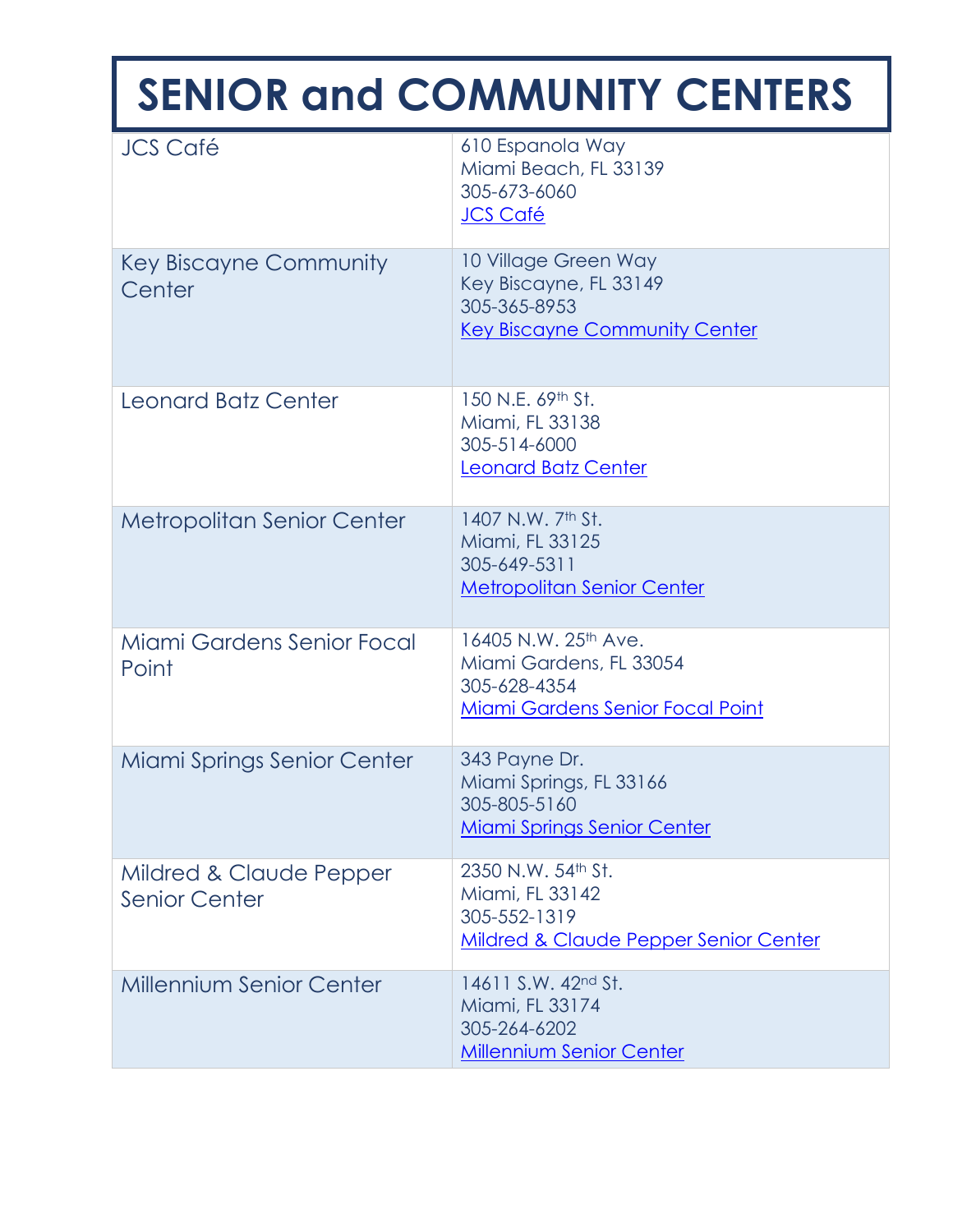| <b>Myers Senior Center</b>         | 450 S.W. 5 <sup>th</sup> St.<br>Miami, FL 33130<br>305-856-4700<br><b>Myers Senior Center</b>  |
|------------------------------------|------------------------------------------------------------------------------------------------|
| Naranja Center                     | 13955 S.W. 264th St.<br>Homestead, FL 33032<br>305-258-5471<br>Naranja Center                  |
| Pinewoods Villa                    | 8420 S.W. 188 <sup>th</sup> Terrace<br>Cutler Bay, FL 33157<br>305-235-8609<br>Pinewoods Villa |
| Rafael Villaverde Senior<br>Center | 700 S.W. 8th St.<br>Miami, FL 33130<br>305-858-2610<br><b>Rafael Villaverde Senior Center</b>  |
| Senior L.I.F.T. Center             | 12480 S.W. 127 <sup>th</sup> Ave.<br>Miami, FL 33186<br>305-235-8855<br>Senior L.I.F.T Center  |
| <b>Smathers Senior Center</b>      | 1040 S.W. 29th Ct.<br>Miami, FL 33135<br>305-643-4414<br><b>Smathers Senior Center</b>         |
| South Miami Senior Center          | 6701 S.W. 62nd Ave.<br>South Miami, FL 33143<br>305-669-0712<br>South Miami Senior Center      |
| <b>St. Dominic's Center</b>        | 5849 N.W. 7th St.<br>Miami, FL 33126<br>305-264-3751<br><b>St. Dominic's Center</b>            |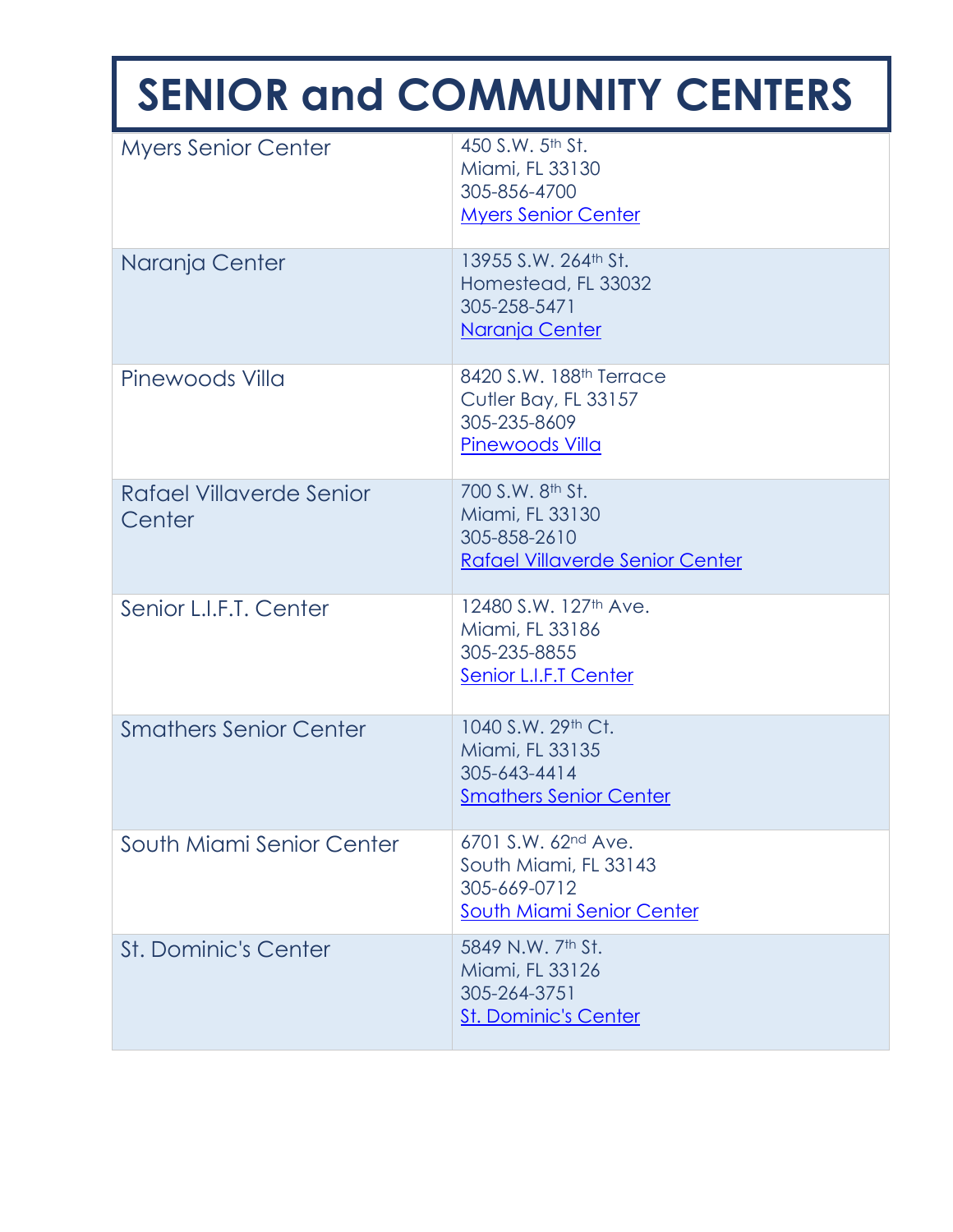| <b>Stella Maris</b>           | 8638 Harding Ave.<br>Miami Beach, FL 33141<br>305-868-4020<br><b>Stella Maris</b>          |
|-------------------------------|--------------------------------------------------------------------------------------------|
| Stirrup Plaza                 | 3150 Mundy St.<br>Miami, FL 33133<br>786-452-0302<br><b>Stirrup Plaza</b>                  |
| <b>Victoria Senior Center</b> | 250 S.W. 114 Ave.<br>Sweetwater, FL 33174<br>305-261-6202<br><b>Victoria Senior Center</b> |
| <b>Westwind Senior Center</b> | 6805 S.W. 152 Ave.<br>Miami, FL 33193<br>305-261-6202<br><b>Westwind Senior Center</b>     |

## **MONROE COUNTY**

| <b>Big Pine Key Senior Center</b>  | 380 Key Deer Blvd.<br>Big Pine Key, FL 33043<br>305-872-3990<br><b>Big Pine Key Senior Center</b> |
|------------------------------------|---------------------------------------------------------------------------------------------------|
| Key West Senior Center             | 1400 Kennedy Dr.<br><b>Key West, FL 33040</b><br>305-295-5166<br><b>Key West Senior Center</b>    |
| <b>Melvin Levitt Senior Center</b> | 535 33rd St.<br>Marathon Key, FL 33051<br>305-743-3346<br><b>Melvin Levitt Senior Center</b>      |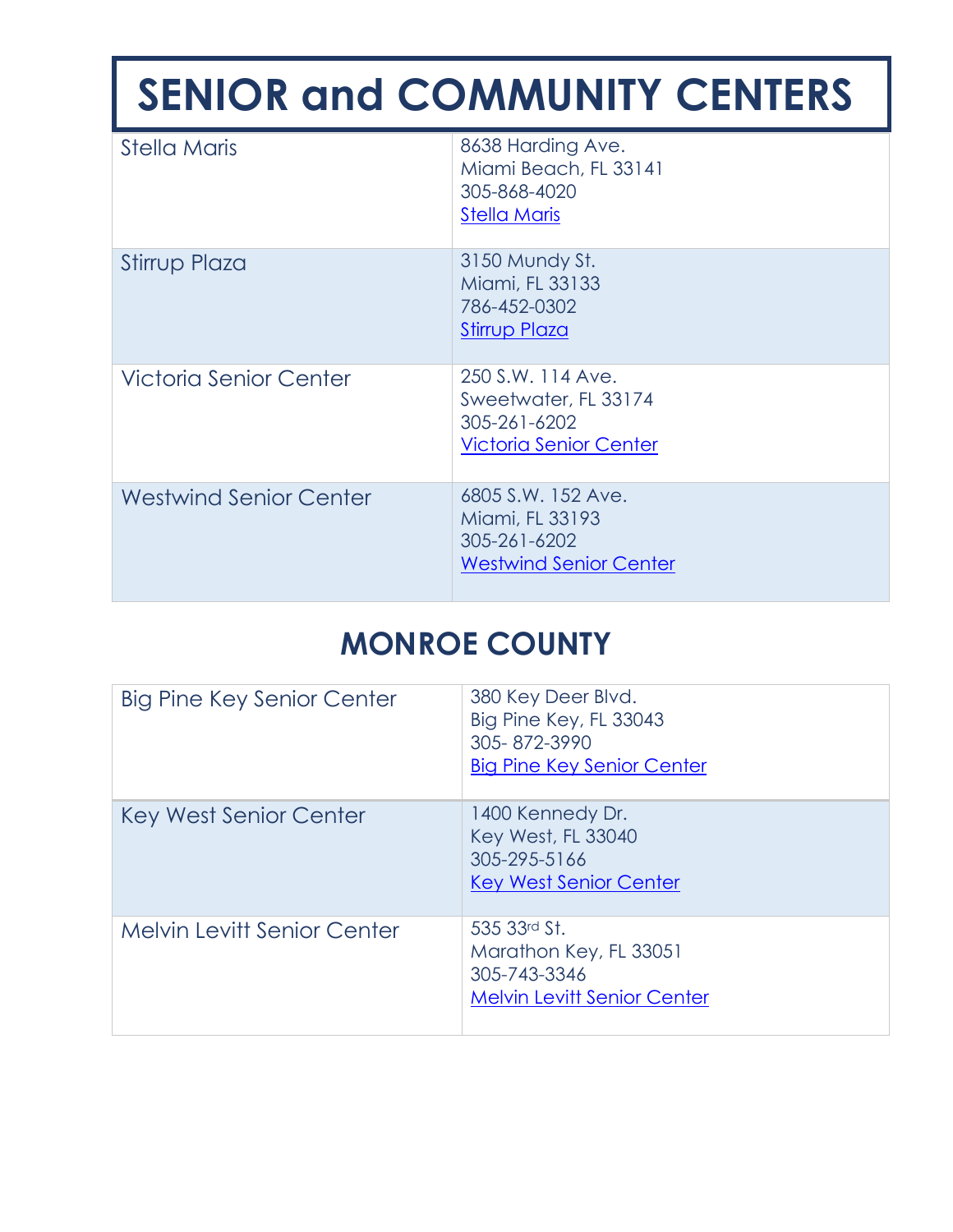| <b>Plantation Key Senior Center</b> | 8880 Overseas Hwy.<br>Plantation Key, FL 33070<br>305-852-7133<br><b>Plantation Key Senior Center</b> |
|-------------------------------------|-------------------------------------------------------------------------------------------------------|
|-------------------------------------|-------------------------------------------------------------------------------------------------------|

# **NASSAU COUNTY**

| Fernandina Life Center            | 1901 Island Walkway<br>Fernandina Beach, FL 32034<br>904-261-0701<br>Fernandina Life Center                        |
|-----------------------------------|--------------------------------------------------------------------------------------------------------------------|
| <b>Hilliard Life Center</b>       | 37002 Ingham Rd.<br>Hilliard, FL 32046<br>904-845-3331<br><b>Hilliard Life Center</b>                              |
| Nassau County Council on<br>Aging | 1367 S. 18 <sup>th</sup> St<br>Fernandina Beach, FL 32034<br>904-261 0701<br><b>Nassau County Council on Aging</b> |

### **OKALOOSA COUNTY**

| <b>Crestview Senior Center</b>              | 292 W. Oakdale Ave.<br>Crestview, FL 32536<br>850-423-7320<br><b>Crestview Senior Center</b>         |
|---------------------------------------------|------------------------------------------------------------------------------------------------------|
| Niceville Senior Center                     | 201 Campbell Ave.<br>Niceville, FL 32578<br>850-279-6436 extension 1600<br>Niceville Senior Center   |
| Senior Center of Ft. Walton<br><b>Beach</b> | 132 Jet Dr., N.W.<br>Ft. Walton Beach, FL 32548<br>850-833-9576<br>Senior Center of Ft. Walton Beach |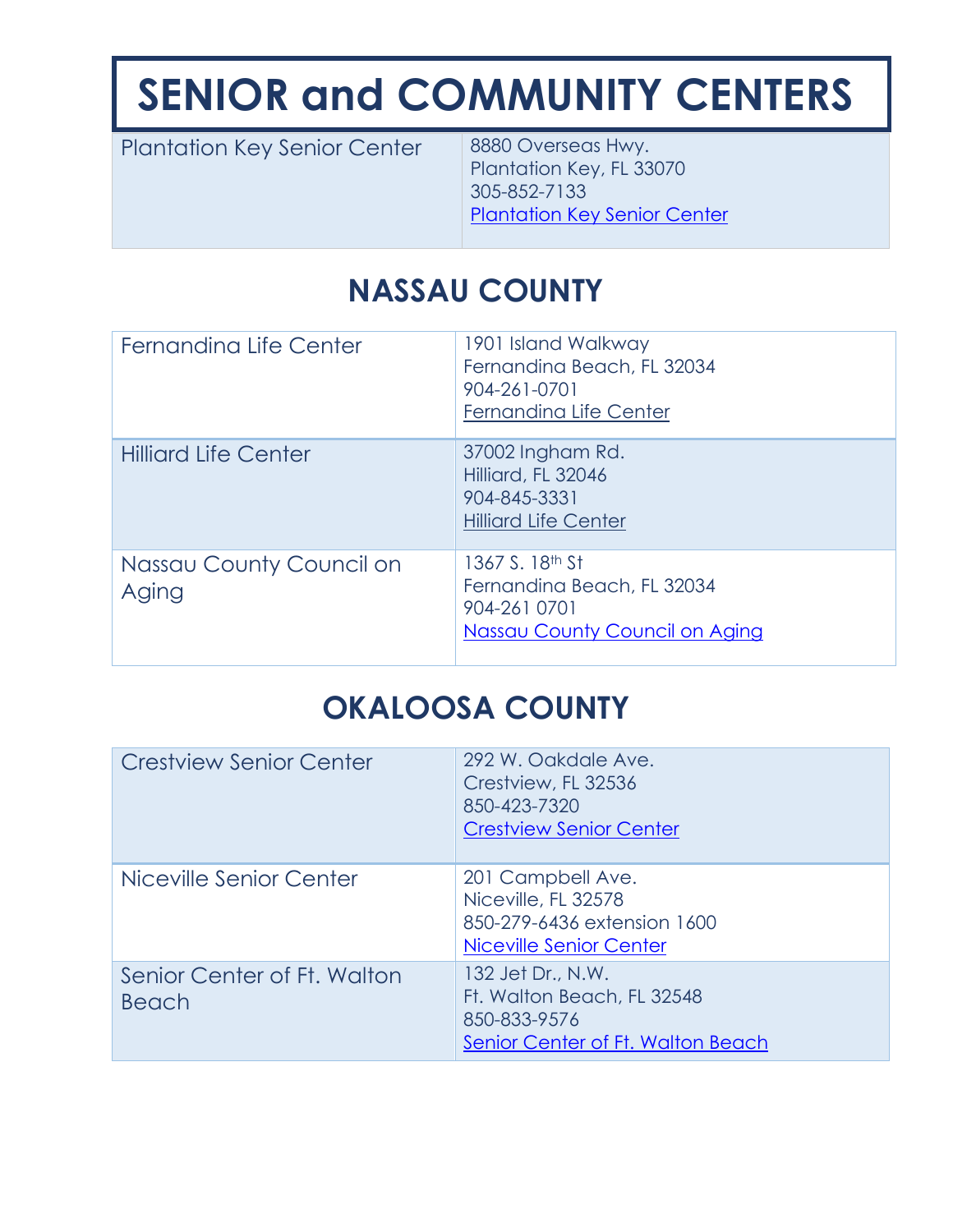Valparaiso Senior Center 268 Glenview Ave.

Valparaiso, FL 32580 850-833-9291 [Valparaiso Senior Center](https://www.valp.org/community/sr-citizen-ctr.html)

#### **OKEECHOBEE COUNTY**

| Lottie Raulerson Senior Center | 1690 N.W. 9th Ave.<br>Okeechobee, FL 34972<br>863-462-5180<br>Lottie Raulerson Senior Center |
|--------------------------------|----------------------------------------------------------------------------------------------|
|--------------------------------|----------------------------------------------------------------------------------------------|

## **ORANGE COUNTY**

| <b>Beardall Senior Center</b>                    | 800 S. Delaney Ave.<br>Orlando, FL 32801<br>407-246-4440<br><b>Beardall Senior Center</b>             |
|--------------------------------------------------|-------------------------------------------------------------------------------------------------------|
| <b>Fran Carlton Center</b>                       | 11 N. Forest Ave.<br>Apopka, FL 32703<br>407-703-1642<br><b>Fran Carlton Center</b>                   |
| L. Claudia Allen Senior Center                   | 1840 Mable Butler Ave.<br>Orlando, FL 32805<br>407-246-4461<br>L. Claudia Allen Senior Center         |
| <b>Maitland Senior Center</b>                    | 345 S. Maitland Ave.<br>Maitland, FL 32751<br>407-539-6251<br><b>Maitland Senior Center</b>           |
| <b>Marks Street Senior Recreation</b><br>Complex | 99 E. Marks St.<br>Orlando, FL 32803<br>407-254-1066<br><b>Marks Street Senior Recreation Complex</b> |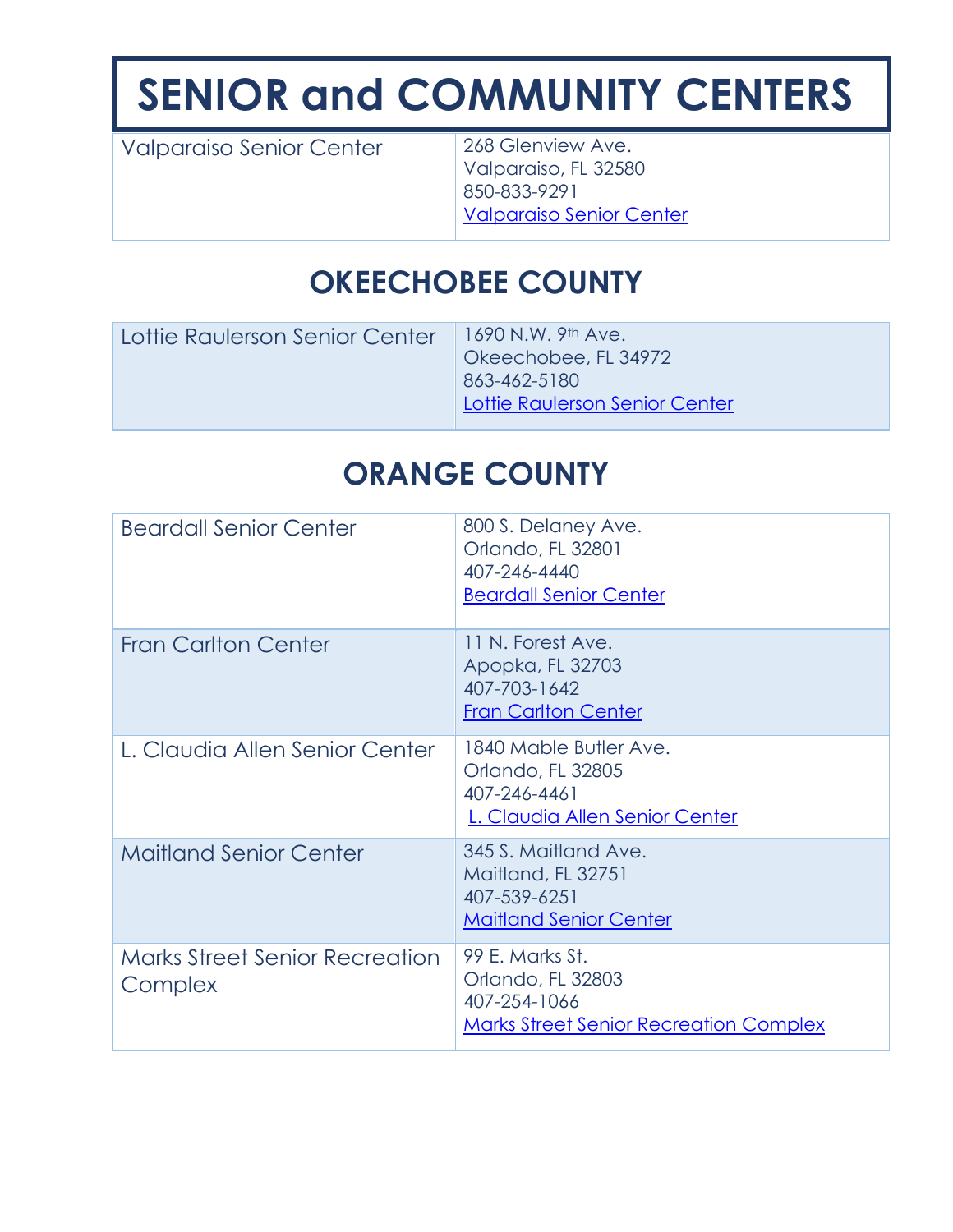Renaissance Senior Center at South Econ Community Park

3800 S. Econlockhatchee Trail Orlando, FL 32829 407-254-9070 [Renaissance Senior Center at South Econ](http://www.orangecountyfl.net/CultureParks/Parks.aspx?m=dtlvw&d=65#.XVRwXehKi70)  [Community Park](http://www.orangecountyfl.net/CultureParks/Parks.aspx?m=dtlvw&d=65#.XVRwXehKi70)

# **OSCEOLA COUNTY**

| <b>Advance Community</b><br><b>Outreach Center</b> | 2260 E. Irlo Bronson Memorial Hwy.<br>Kissimmee, FL 34744<br>407-350-3311<br><b>Advance Community Outreach Center</b> |
|----------------------------------------------------|-----------------------------------------------------------------------------------------------------------------------|
| <b>Barney E. Veal Center</b>                       | 700 Generation Point<br>Kissimmee, FL 34744<br>407-846-8532<br><b>Barney E. Veal Center</b>                           |
| <b>St. Cloud Community Center</b>                  | $310117th$ St.<br><b>St. Cloud, FL 34769</b><br>407-957-7392<br><b>St. Cloud Community Center</b>                     |

## **PALM BEACH COUNTY**

| <b>Boynton Beach Senior Center</b>     | 1021 S. Federal Hwy.<br>Boynton Beach, FL 33435<br>561-742-6570<br><b>Boynton Beach Senior Center</b> |
|----------------------------------------|-------------------------------------------------------------------------------------------------------|
| <b>Howard Park Community</b><br>Center | 1302 Parker Ave.<br>West Palm Beach, FL 33401<br>561-355-4746<br><b>Howard Park Community Center</b>  |
| <b>Mid-County Senior Center</b>        | 3680 Lake Worth Rd.<br>Lake Worth, FL 33461<br>561-357-7100<br><b>Mid-County Senior Center</b>        |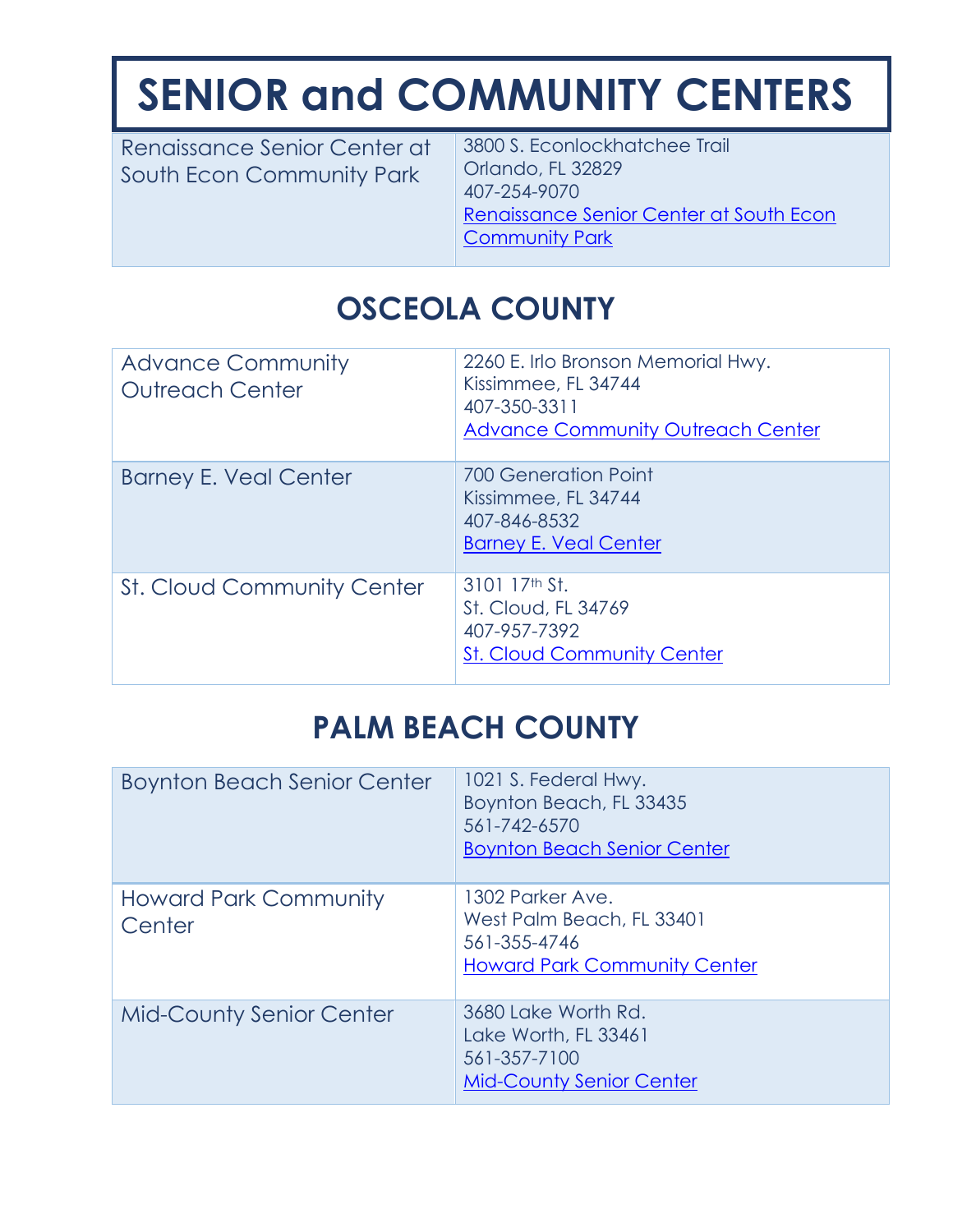| <b>North County Senior Center</b>         | 5217 Northlake Blvd.<br>Palm Beach Gardens, FL 33418<br>561-694-5435<br><b>North County Senior Center</b> |
|-------------------------------------------|-----------------------------------------------------------------------------------------------------------|
| <b>Volen Center</b>                       | 1516 W. Palmetto Park Rd.<br>Boca Raton, FL 33486<br>561-395-8920<br><b>Volen Center</b>                  |
| <b>Weisman Delray Community</b><br>Center | 7091 W. Atlantic Ave.<br>Delray Beach, FL 33446<br>561-558-2149<br>ruthralesjfs.org                       |
| <b>West County Senior Center</b>          | 2916 State Rd. 15<br>Belle Glade, FL 33430<br>561-996-4808<br><b>West County Senior Center</b>            |

#### **PASCO COUNTY**

| <b>CARES Claude Pepper Senior</b><br>Center          | 6640 Van Buren St.<br>New Port Richey, FL 34653<br>727-844-3077<br><b>CARES Claude Pepper Senior Center</b> |
|------------------------------------------------------|-------------------------------------------------------------------------------------------------------------|
| <b>CARES Crescent Enrichment</b><br>Center           | 13906 Fifth St.<br>Dade City, FL 33525<br>352-518-9300<br><b>CARES Crescent Enrichment Center</b>           |
| <b>CARES Elfers Enrichment</b><br>Center             | 4136 Barker Dr.<br>New Port Richey, FL 34652<br>727-847-1290<br><b>CARES Elfers Enrichment Center</b>       |
| CARES Rao Musunuru, M.D.<br><b>Enrichment Center</b> | 12417 Clocktower Pkwy.<br>Hudson, FL 34677<br>727-863-6868<br>CARES Rao Musunuru, M.D. Enrichment Center    |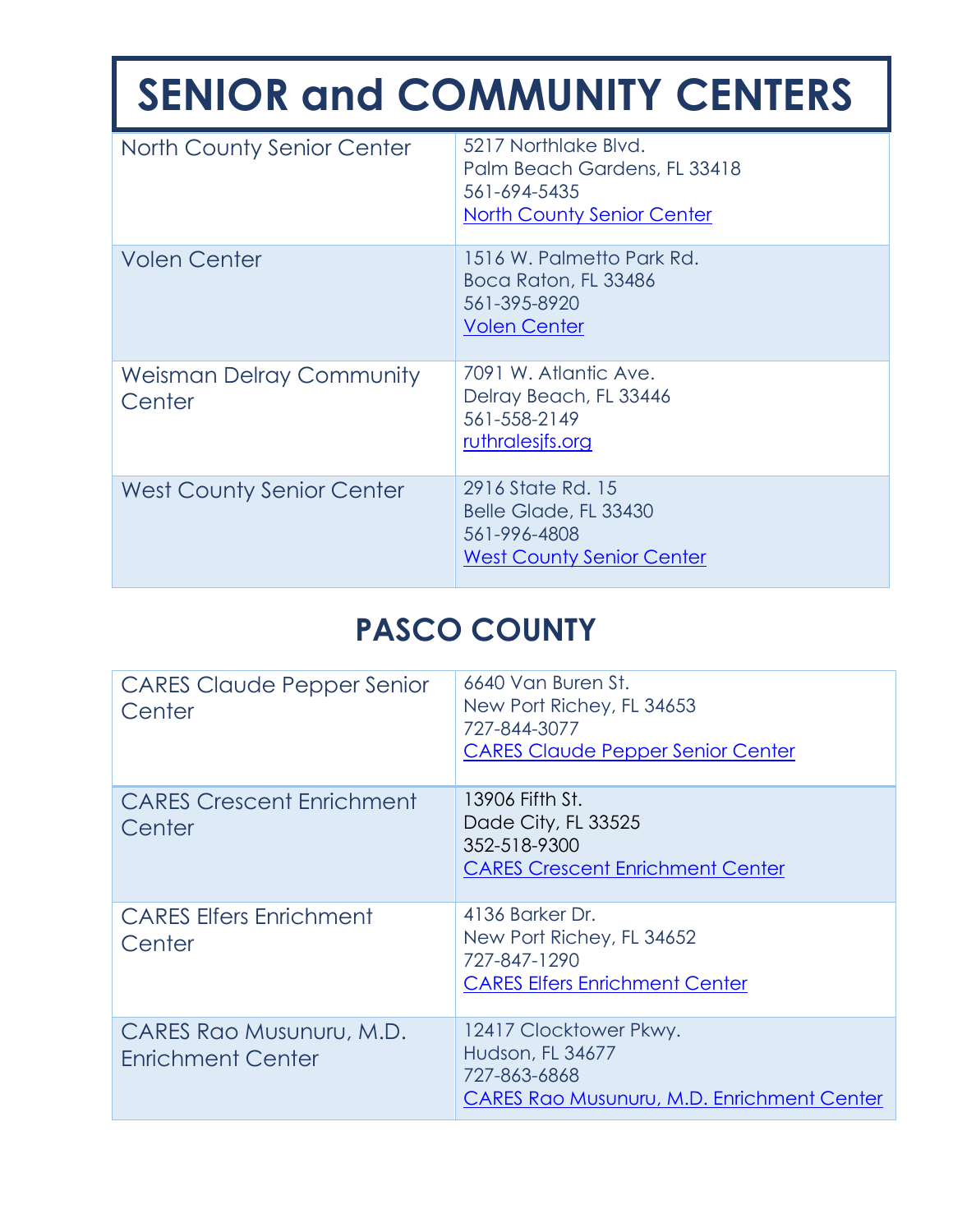| <b>Clearwater Aging Well Center</b>    | 1501 N. Belcher Rd.<br>Clearwater, FL 33765<br>727-724-3070<br><b>Clearwater Aging Well Center</b>                 |
|----------------------------------------|--------------------------------------------------------------------------------------------------------------------|
| Gulfport Multipurpose Senior<br>Center | 5501 27 <sup>th</sup> Ave., S.<br>Gulfport, FL 33707<br>727-893-5657<br><b>Gulfport Multipurpose Senior Center</b> |
| <b>Hale Senior Activity Center</b>     | 330 Douglas Ave.<br>Dunedin, FL 34698<br>727-298-3299<br><b>Hale Senior Activity Center</b>                        |
| Sunshine Senior Center                 | 330 5 <sup>th</sup> St., N.<br>St. Petersburg, FL 33701<br>727-893-7101<br><b>Sunshine Senior Center</b>           |

## **PINELLAS COUNTY**

| Bethlehem Centre, Inc.       | 10895 Hamlin Blvd.<br>Largo, FL 33774<br>727-596-9394<br><b>Bethlehem Centre</b>                 |
|------------------------------|--------------------------------------------------------------------------------------------------|
| <b>Enoch Davis Center</b>    | 1111 $18^{th}$ Ave., S.<br>St. Petersburg, FL 33705<br>727-893-7134<br><b>Enoch Davis Center</b> |
| Largo Community Center       | 400 Alt Keene Rd.<br>Largo, FL 33771<br>727-518-3131<br><b>Largo Community Center</b>            |
| <b>Oldsmar Senior Center</b> | 127 State St., W.<br>Oldsmar, FL 34677<br>813-749-1155<br><b>Oldsmar Senior Center</b>           |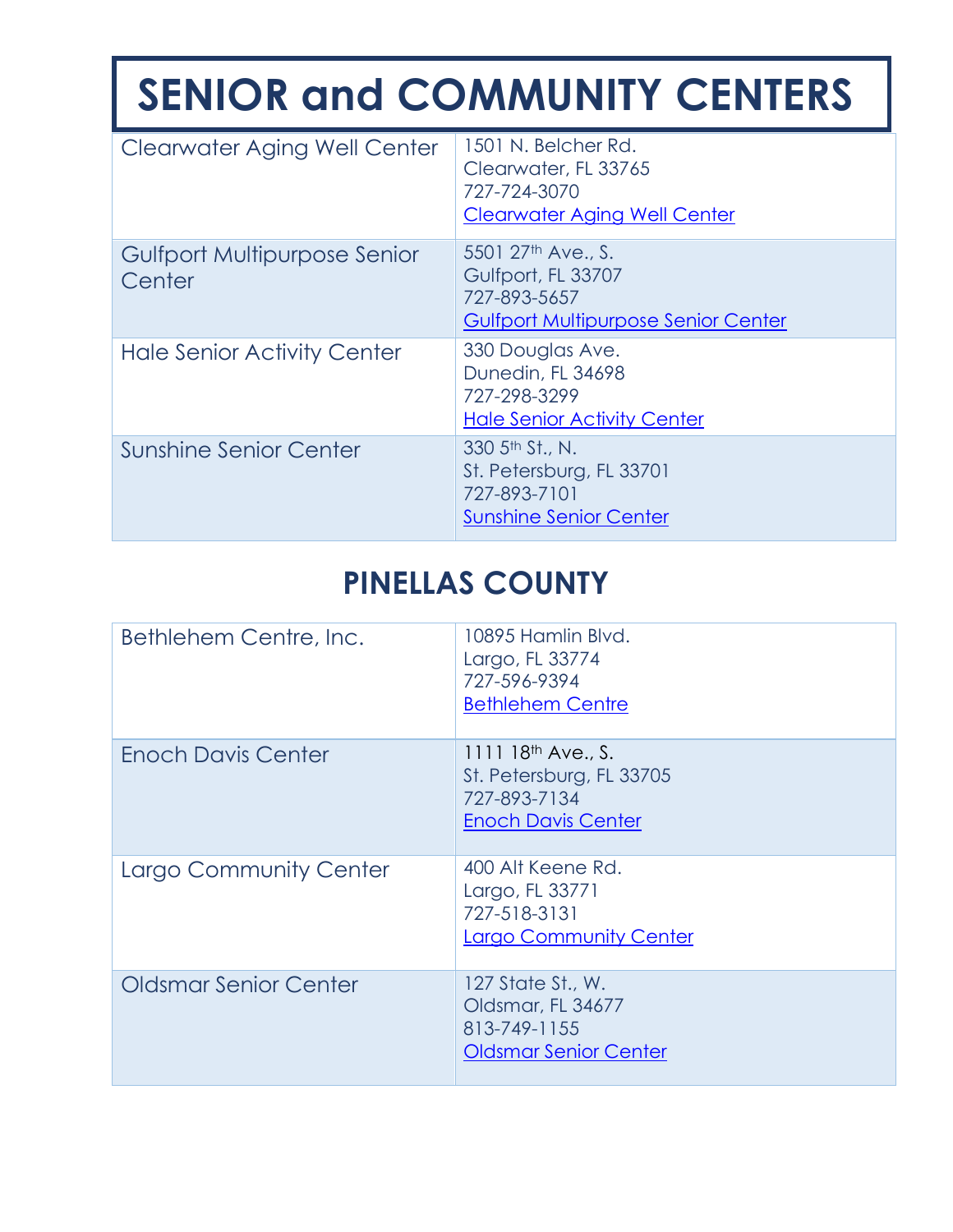| <b>Palm Harbor Community</b><br>Service Agency | 1500 16th St.<br>Palm Harbor, FL 34683<br>727-771-6000<br><b>Palm Harbor Community Service Agency</b>    |
|------------------------------------------------|----------------------------------------------------------------------------------------------------------|
| <b>Pinellas Park Recreation</b><br>Center      | 7625 59th St., N.<br>Pinellas Park, FL 33781<br>727-541-0776<br><b>Pinellas Park Recreation Center</b>   |
| Seminole City Recreation<br><b>Division</b>    | 9100 113th St., N.<br>Seminole, FL 33772<br>727-391-8345<br>Seminole City Recreation                     |
| <b>Tarpon Springs Community</b><br>Center      | 400 S. Walton Ave.<br>Tarpon Springs, FL 34689<br>727-942-5628<br><b>Tarpon Springs Community Center</b> |

### **POLK COUNTY**

| Auburndale Senior Center            | 109 W. Park St.<br>Auburndale, FL 33823<br>863-965-5545<br><b>Auburndale Senior Center</b>        |
|-------------------------------------|---------------------------------------------------------------------------------------------------|
| Eagle Lake Senior Center            | 665 Eagle Lake Ave.<br>Eagle Lake, FL 33839<br>863-293-4141<br>Eagle Lake Senior Center           |
| James P. Austin Community<br>Center | 315 Dr. MLK Jr. Blvd.<br>Lake Wales, FL 33853<br>863-678-4182<br>James P. Austin Community Center |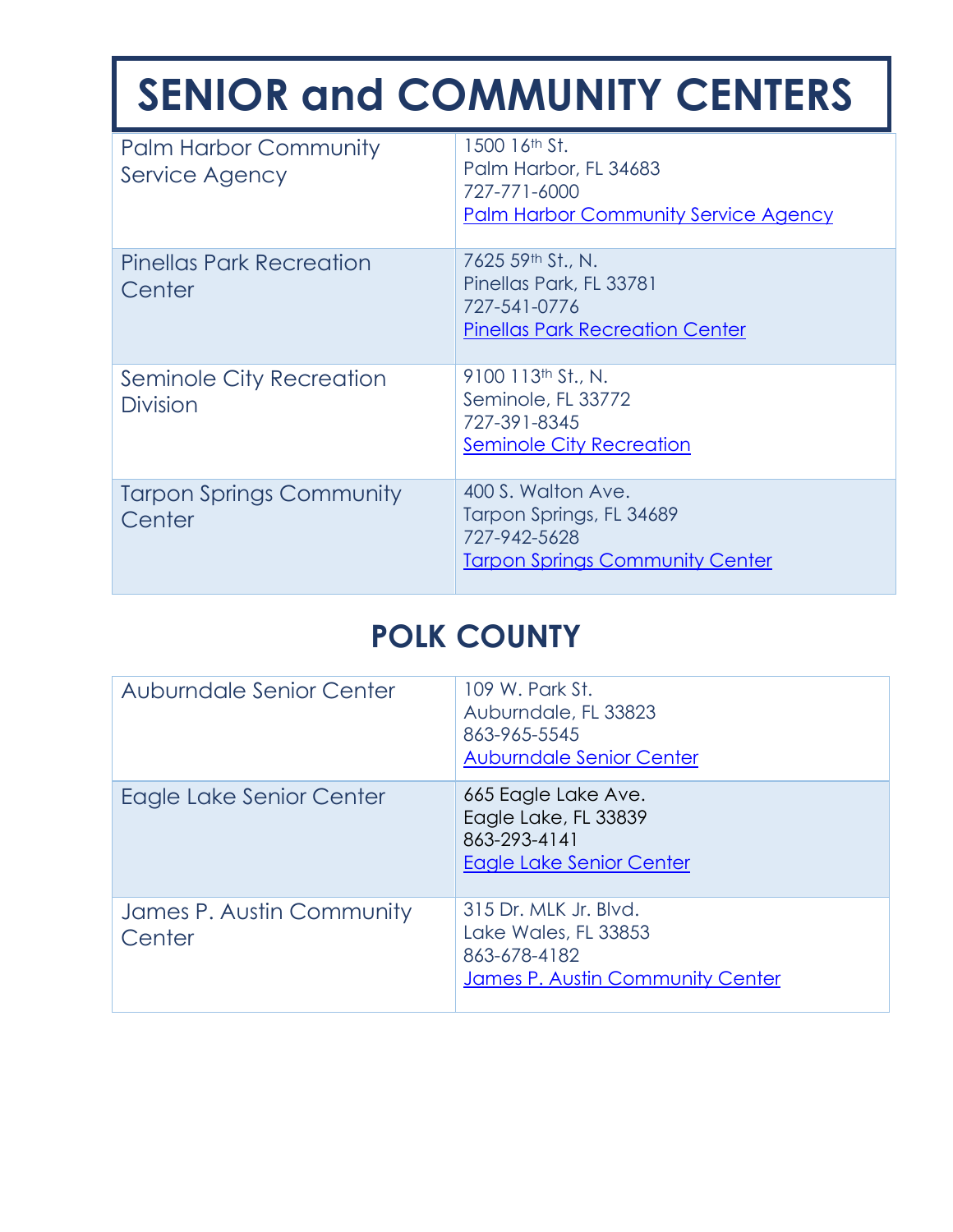| Lakeland Activity Center for<br>Seniors | 1510 Commercial Park Dr.<br>Lakeland, FL 33801<br>863-687-2988<br>Lakeland Activity Center for Seniors         |
|-----------------------------------------|----------------------------------------------------------------------------------------------------------------|
| Medulla Resource Center                 | 1049 Parker Rd.<br>Lakeland, FL 33811<br>863-647-4035<br><b>Medulla Resource Center</b>                        |
| Neighborhood Service Center             | 608 Ave. S, N.E.<br>Winter Haven, FL 33881<br>863-294-5860<br>Neighborhood Service Center                      |
| <b>Winter Haven Senior Center</b>       | 250 South Lake Silver Dr., N.W.<br>Winter Haven, FL 33881<br>863-291-5870<br><b>Winter Haven Senior Center</b> |

#### **PUTNAM COUNTY**

| Edgar Johnson Senior Center | 1215 Westover Dr.<br>Palatka, FL 32177<br><b>Edgar Johnson Senior Center</b> |
|-----------------------------|------------------------------------------------------------------------------|
|                             |                                                                              |

### **SANTA ROSA COUNTY**

| <b>Bagdad Senior Center</b>                 | 875 Royce St.<br>Pensacola, FL 32503<br>850-432-1475<br><b>Bagdad Senior Center</b>                      |
|---------------------------------------------|----------------------------------------------------------------------------------------------------------|
| <b>Holley-Navarre Senior</b><br>Association | 8476 Gordon Goodin Lane<br>Navarre, FL 32566<br>850-936-1644<br><b>Holley-Navarre Senior Association</b> |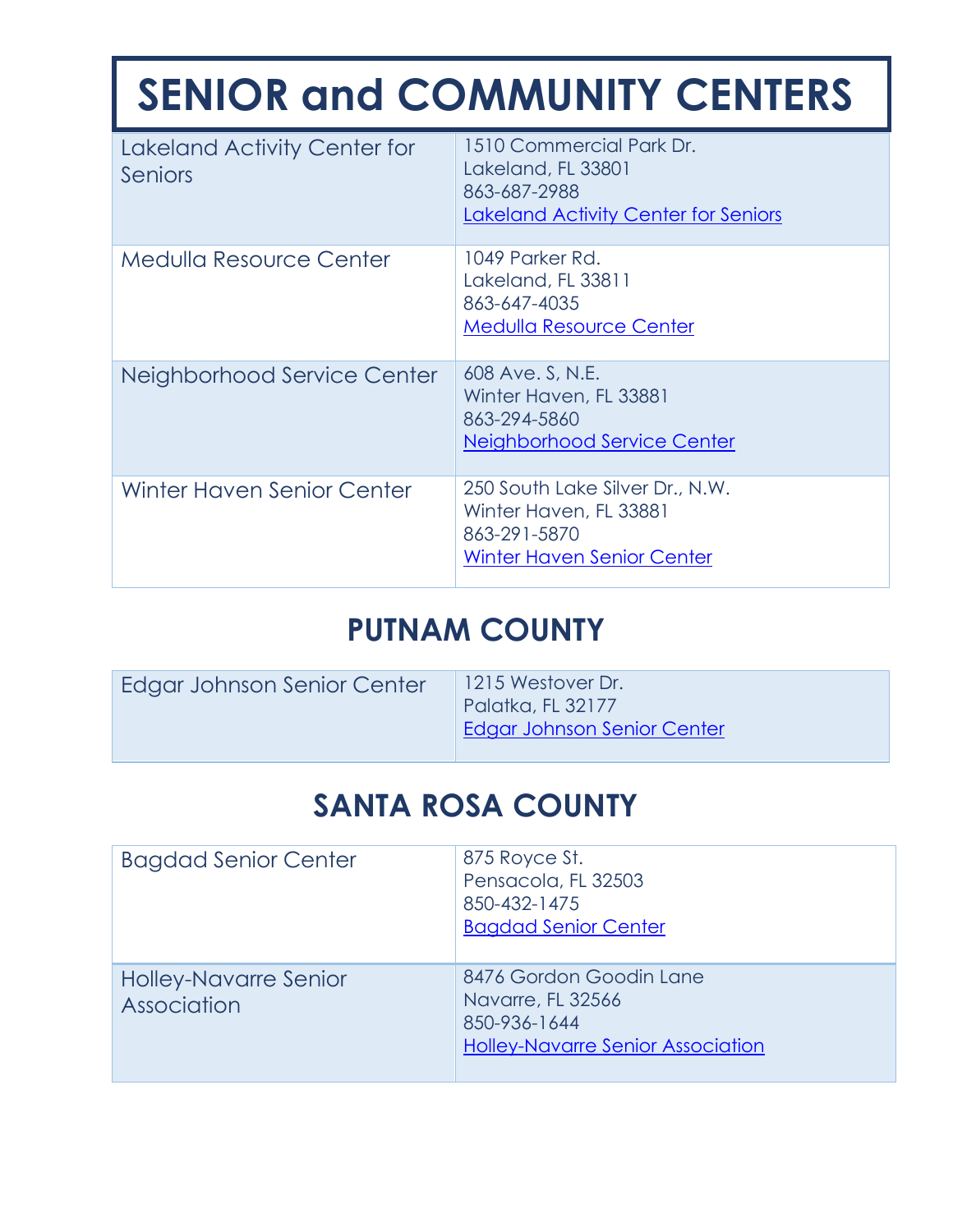| Senior Activities at the Milton<br><b>Community Center</b> | 5629 Byron St.<br>Milton, FL 32570<br>850-983-5466<br>Senior Activities at the Milton Community<br>Center |
|------------------------------------------------------------|-----------------------------------------------------------------------------------------------------------|
|------------------------------------------------------------|-----------------------------------------------------------------------------------------------------------|

## **SARASOTA COUNTY**

| North Port Senior Center        | 4940 Pan American Blvd.<br>North Port, FL 34287<br>941-426-2204<br>North Port Senior Center, Inc. |
|---------------------------------|---------------------------------------------------------------------------------------------------|
| The Paradise Center             | 567 Bay Isles Rd.<br>Longboat Key, FL 34228<br>941-383-6493<br>The Paradise Center                |
| Sarasota Friendship Center      | 1888 Brother Geenen Way<br>Sarasota, FL 34236<br>941-955-2122<br>Sarasota Friendship Center       |
| <b>Venice Friendship Center</b> | 2350 Scenic Dr.<br><b>Venice, FL 34293</b><br>941-493-3065<br><b>Venice Friendship Center</b>     |

#### **SEMINOLE COUNTY**

| <b>Casselberry Recreation Senior</b><br>Programs | 200 N. Triplet Lake Dr.<br>Casselberry, FL 32707<br>407-262-7700 |
|--------------------------------------------------|------------------------------------------------------------------|
|                                                  | <b>Casselberry Recreation Senior Programs</b>                    |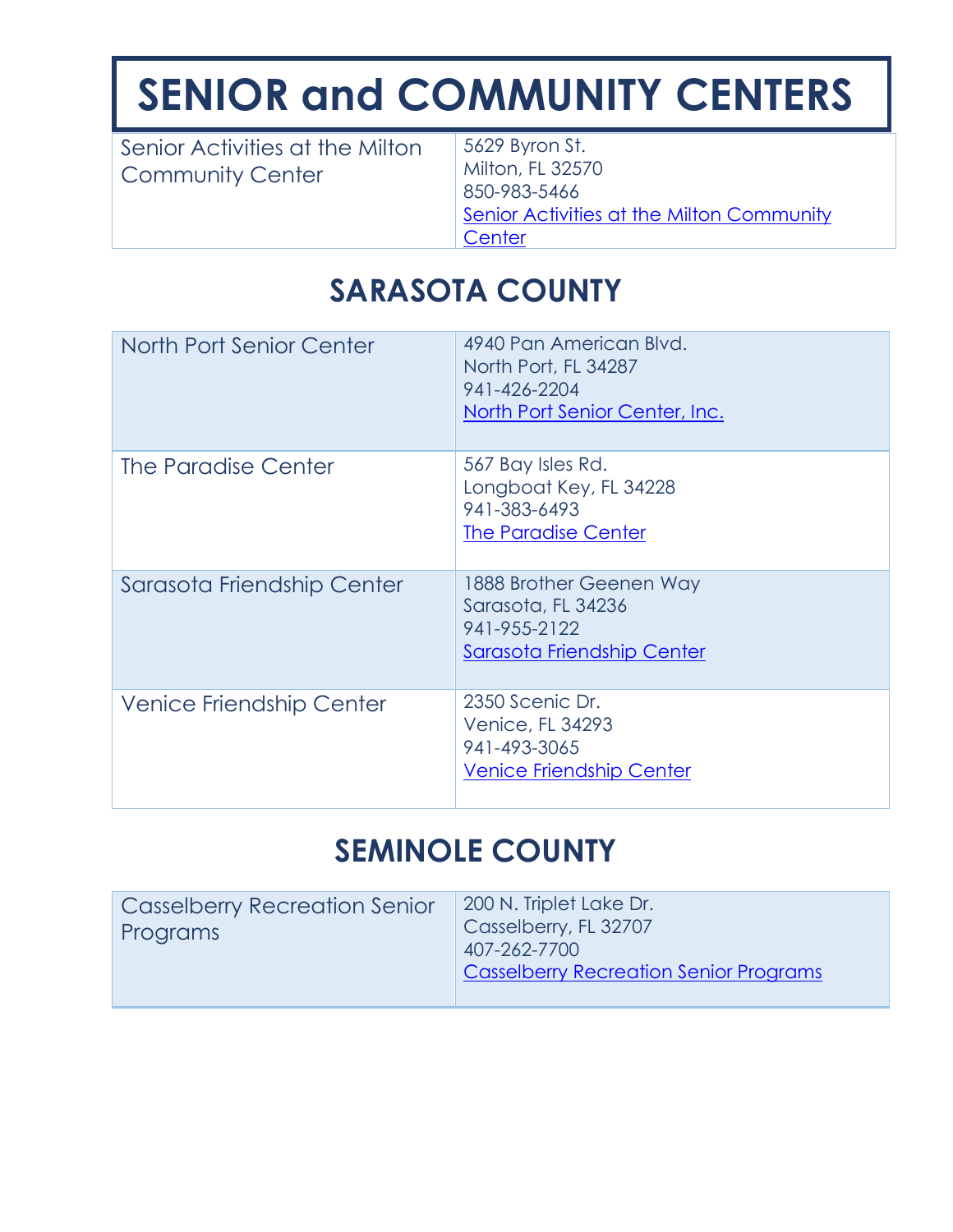| Lake Mary Senior Center      | 911 Wallace Ct.<br>Lake Mary, FL 32746<br>407-585-1466<br>Lake Mary Senior Center                      |
|------------------------------|--------------------------------------------------------------------------------------------------------|
| <b>Sanford Senior Center</b> | 401 E. Seminole Blvd.<br>Sanford, FL 32771<br>407-688-5129<br><b>Sanford Senior Center</b>             |
| Winter Springs Senior Center | 400 N. Edgemon Ave.<br>Winter Springs, FL 32708<br>407-327-6554<br><b>Winter Springs Senior Center</b> |

# **ST. JOHNS COUNTY**

| <b>Coastal Community Center</b>        | 180 Marine St.<br>St. Augustine, FL 32084<br>904-209-3647<br><b>Coastal Community Center</b>                  |
|----------------------------------------|---------------------------------------------------------------------------------------------------------------|
| Hastings Senior Center                 | 140 Gilmore St.<br>Hastings, FL 32145<br>904-729-9161<br><b>Hastings Senior Center</b>                        |
| <b>River House</b>                     | 179 Marine St.<br>St. Augustine, FL 32084<br>904-209-3655<br><b>River House</b>                               |
| The Players Community Senior<br>Center | 175 Landrum Lane<br>Ponte Vedra Beach, FL 32082<br>904-280-3233<br><b>The Players Community Senior Center</b> |
| Trout Creek Senior Program             | 6795 Collier Rd.<br>Orangedale, FL 32092<br>904-522-1611<br><b>Trout Creek Senior Program</b>                 |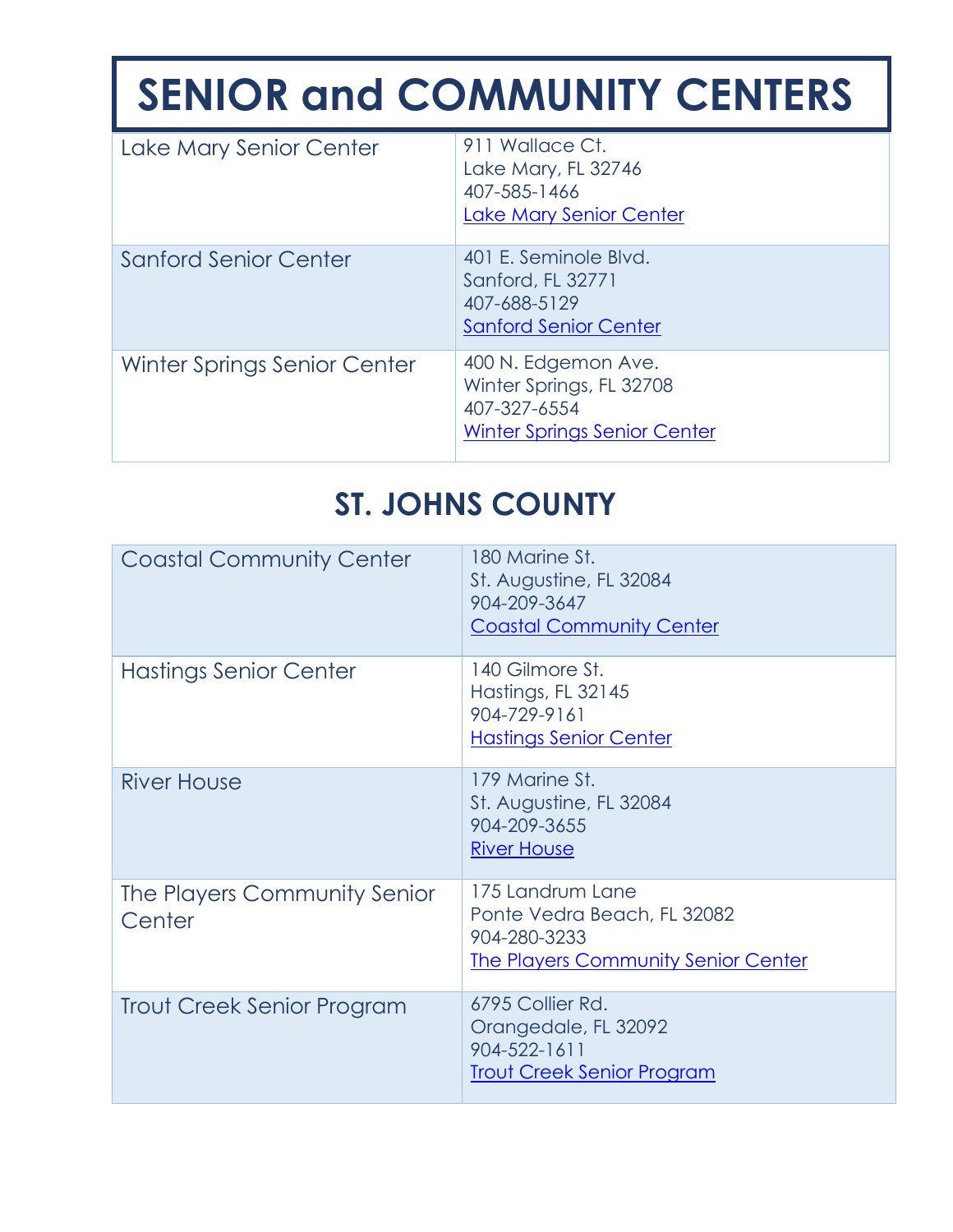## **ST. LUCIE COUNTY**

| Council on Aging of Fort Pierce       | 1501 Orange Ave.<br>Fort Pierce, FL 34950<br>772-465-5220<br>Council on Aging of Fort Pierce               |
|---------------------------------------|------------------------------------------------------------------------------------------------------------|
| Council on Aging of Port St.<br>Lucie | 2501 S.W. Bayshore Blvd.<br>Port St. Lucie, FL 34984<br>772-336-8608<br>Council on Aging of Port St. Lucie |

#### **SUMTER COUNTY**

| <b>Panasoffkee Community</b><br>Center | 52 County Rd. 527, N.<br>Lake Panasoffkee, FL 33538<br>$352 - 793 - 6111$<br><b>Panasoffkee Community Center</b> |
|----------------------------------------|------------------------------------------------------------------------------------------------------------------|
|                                        |                                                                                                                  |

#### **SUWANNEE COUNTY**

| Live Oak Multipurpose Senior<br>Center | 1171 Nobles Ferry Rd., Bldg. $#1$<br>Live Oak, FL 32060<br>386-362-1164<br>Live Oak Multipurpose Senior Center |
|----------------------------------------|----------------------------------------------------------------------------------------------------------------|
|                                        |                                                                                                                |

#### **TAYLOR COUNTY**

| 800 W. Ash St.<br>Perry, FL 32347<br>850-584-4924<br>Taylor Senior Citizens Center |
|------------------------------------------------------------------------------------|
|                                                                                    |
|                                                                                    |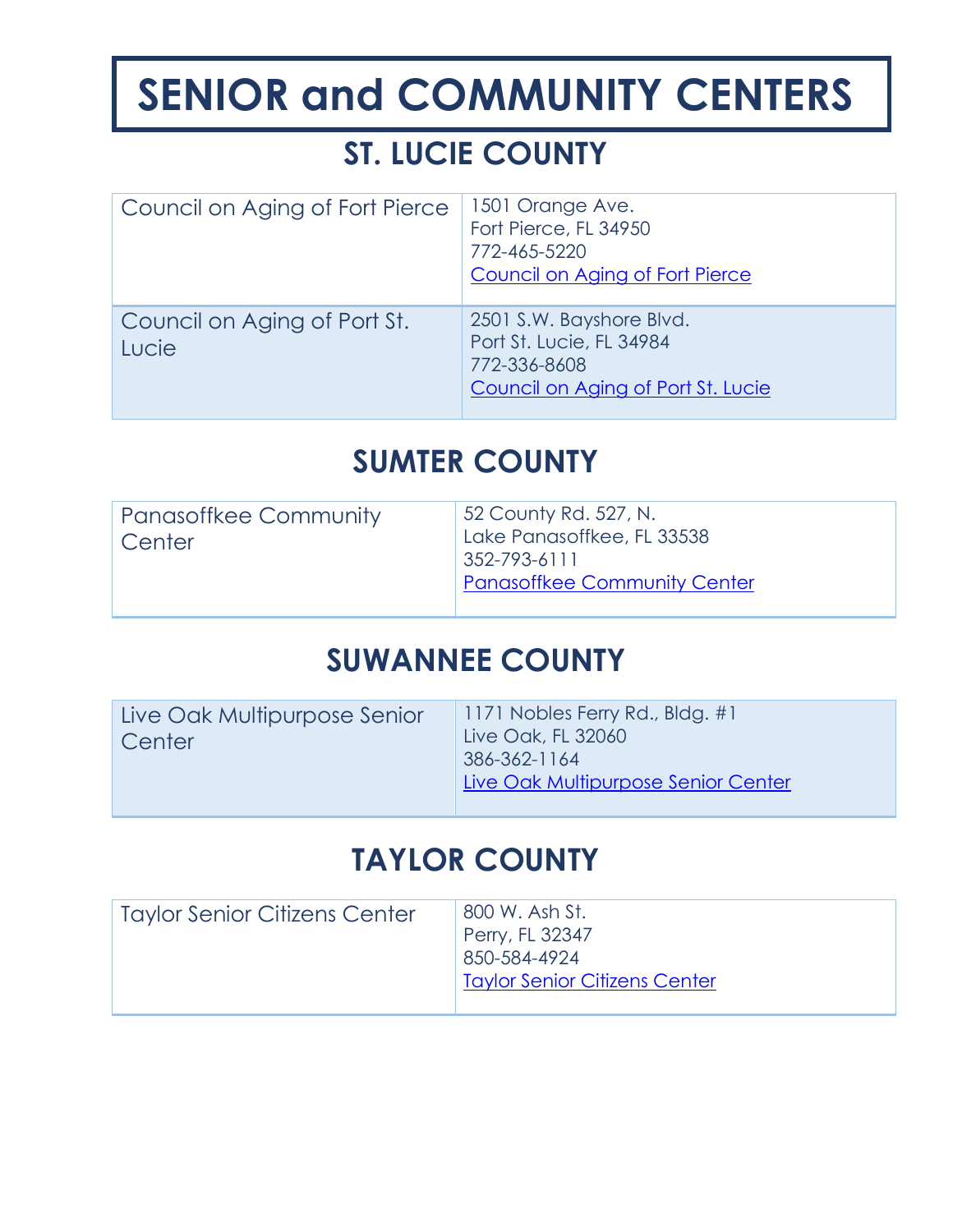## **UNION COUNTY**

| Union County Senior Services | 665 S.E. $4th$ St.                  |
|------------------------------|-------------------------------------|
|                              | Lake Butler, FL 32054               |
|                              | 386-294-2202                        |
|                              | <b>Union County Senior Services</b> |
|                              |                                     |

## **VOLUSIA COUNTY**

| Daytona Beach Shores                              | 3048 S. Atlantic Ave.<br>Daytona Beach Shores, FL 32118<br>386-763-7597<br>Daytona Beach Shores Senior Center     |
|---------------------------------------------------|-------------------------------------------------------------------------------------------------------------------|
| Deltona Senior Activity Center                    | 1640 Dr. Martin Luther King Blvd.<br>Deltona, FL 32725<br>386-574-0060<br><b>Deltona Senior Activity Center</b>   |
| New Smyrna Beach Senior<br><b>Activity Center</b> | 1050 Live Oak St.<br>New Smyrna Beach, FL 32168<br>386-410-5839<br><b>New Smyrna Beach Senior Activity Center</b> |
| Ormond Beach Senior Activity<br>Center            | 351 Andrews St.<br>Ormond Beach, FL 32174<br>386-672-4146<br><b>Ormond Beach Senior Activity Center</b>           |
| Orange City Senior Activity<br>Center             | 200 N. Holly Ave.<br>Orange City, FL 32763<br>386-775-3121<br><b>Orange City Senior Activity Center</b>           |